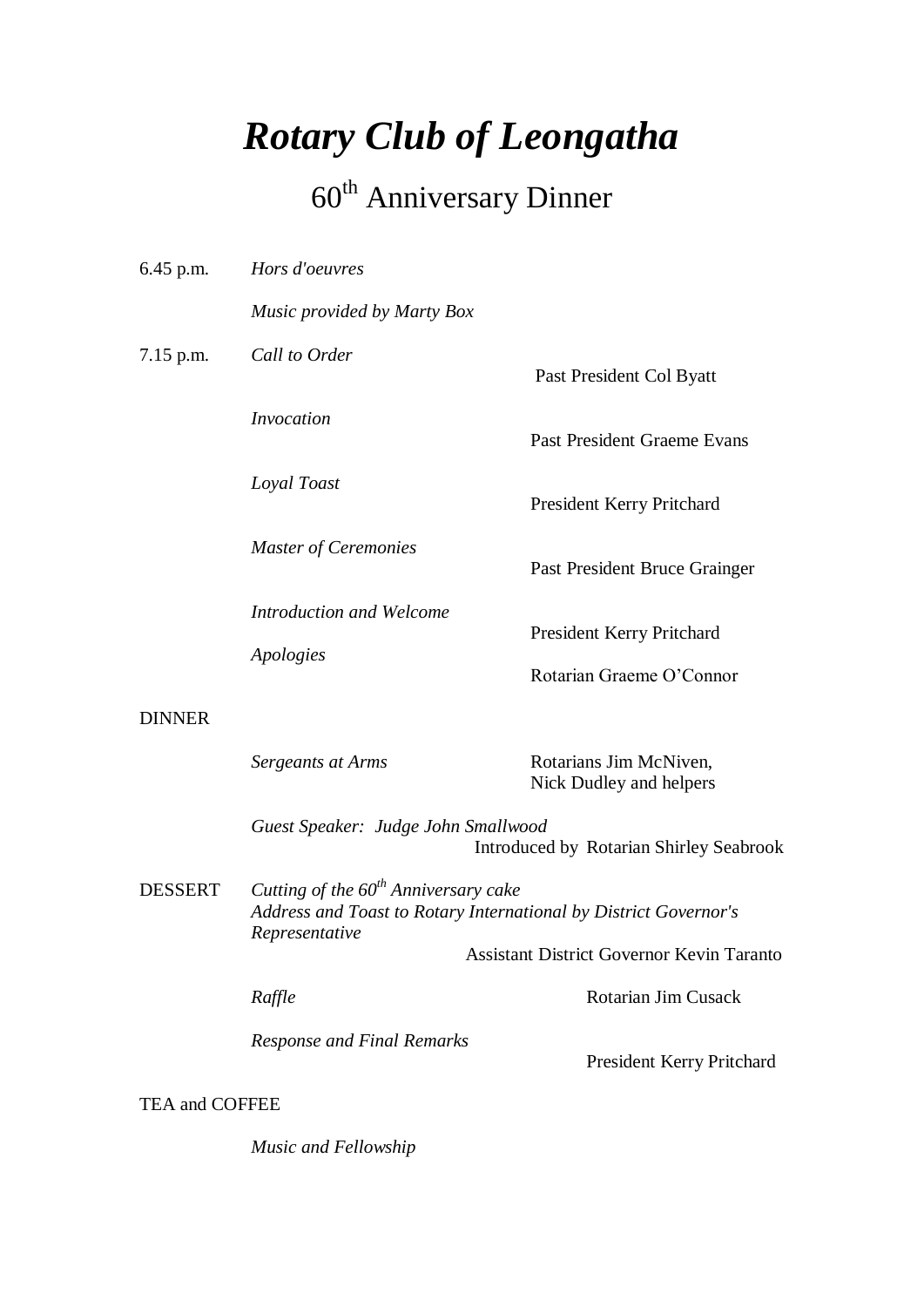**Extracts from original charter programme** CHARTER MEMBERS ARNOLD, ALBERT VICTOR (BERT) Wool Industry. ATKINSON, ANTHONY NOEL LEE (TONY) Law - General Practice. ALLEN, HARRY (BARNEY) Finance - Trading Banks. BATES, HENRY NATHANIEL (HARRY) Electrical - Light and Power Service. BENNETT, GEORGE FREDERICK (DOC) Medicine - Physician and Surgeon. BENTLEY, ARTHUR EDWARD (ARTHUR) Public Safety - Police. BLAKE, CHARLES (CHARLIE) Furniture - Household Retailing. CAIRNS, HENRY ALFRED (PADRE) Religion - Protestant C. of E. CHALLIS, ALFRED NEIL (NEIL) Agriculture - Potato and Onion Growing. CUMMING, WILLIAM HENRY (HARRY) Education - Inspector. ECCLES, ROBERT SPENCE (BOB) Chemical Industry - Drugs Retailing. EDNEY, CHARLEY Automobile Industry - Garage and Service Station. HARDING, EDWARD ROY (ROY) Water Supply - Municipal Water Service. KNIGHT, UPTON VINCENT (VIN) Finance - Automobile Financing. LYON, GEOFFREY (GEOFF) Business Service - Accounting. MARTIN, GEORGE EDWARD (GEORGE) Plumbing. MILES, ALAN GORDON (JACKO) Construction Service - Building. NATHAN, MAXWELL DAVID (MAX) Insurance - Life. NELSON, ARTHUR EDWARD (ARTHUR) Electrical - Equipment and Retailing. ORMANDY, GEORGE Education - High School. POTTER, HUBERT Hardware Retailing. RICHARDSON, THOMAS ROPER (TOM) Real Estate Agency. STANSFIELD, JOHN FREDERICK (FRED) Government - Municipal Administration. STONE, HAROLD BERESFORD (HAROLD) Printing and Publishing - Newspaper Publishing. TIMMINS, LINCOLN MURDOCH BERTHILE (LINC') Livestock Industry - Dairy Farming. WATSON, RICHARD DAVID (DICK) Meat Retailing. WATSON, ROBERT OWEN (BERT) Meat Retailing. WEBB, RONALD Finance - Savings Bank. TILLEY, FRANCIS WARRINGTON (FRANK) Food Industry - Bakery.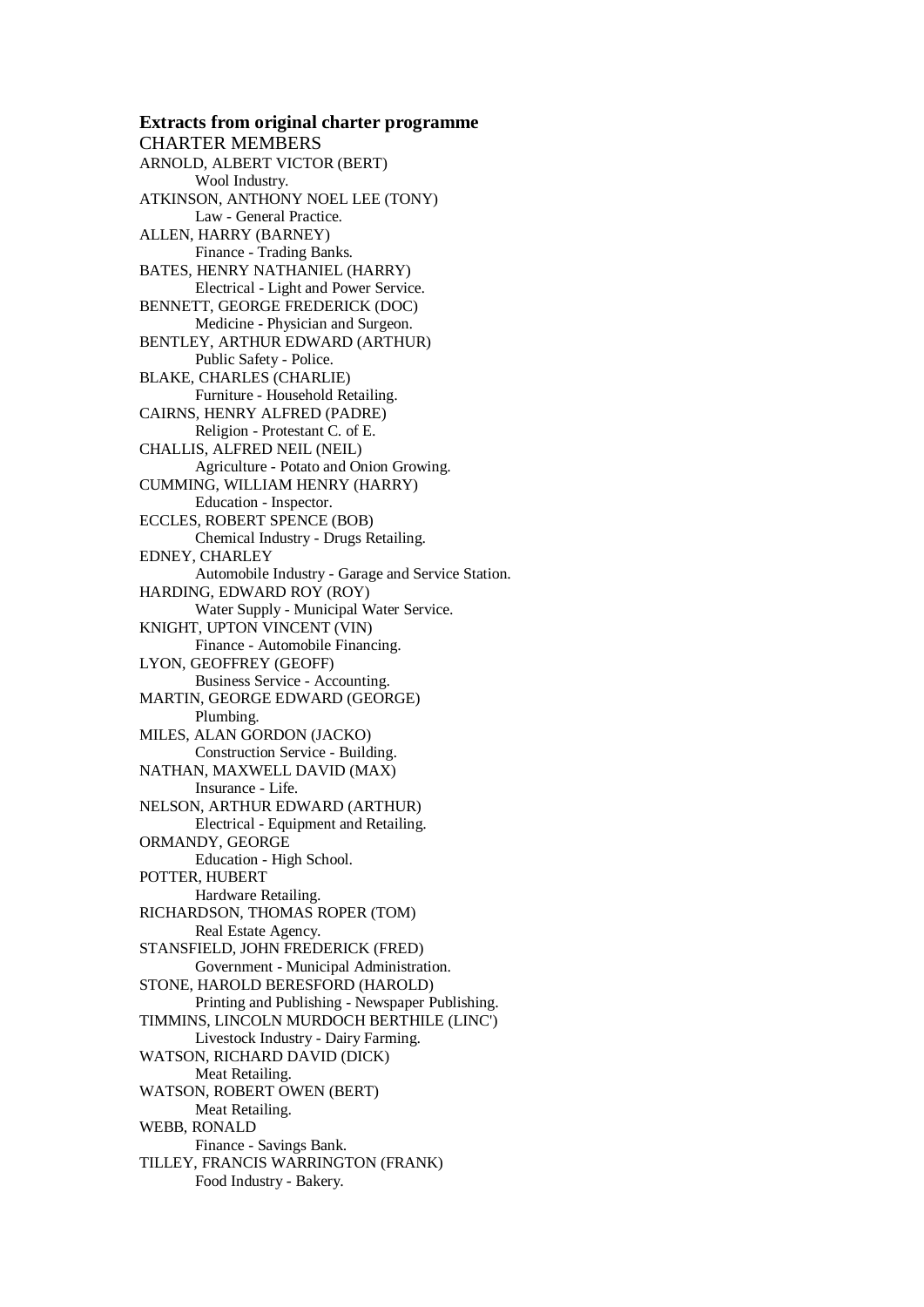Extracts from original charter programme



#### VICTORIA - AUSTRALIA

28th District: Rotary International

District Governor W. ERIC STINTON

Governor's Special Representative: HERBERT R. BIRCH

#### **Officers**

#### **Directors**

ANTHONY NOEL LEE ATKINSON, JOHN FREDERICK STANSFIELD,

GEORGE ORMANDY, GEORGE FREDERICK BENNETT.

Sergeant At Arms ARTHUR BENTLEY

CLUB MEETS EVERY MONDAY, 6.15 P.M. AT

PRESBYTERIAN HALL, PEART ST., LEONGATHA.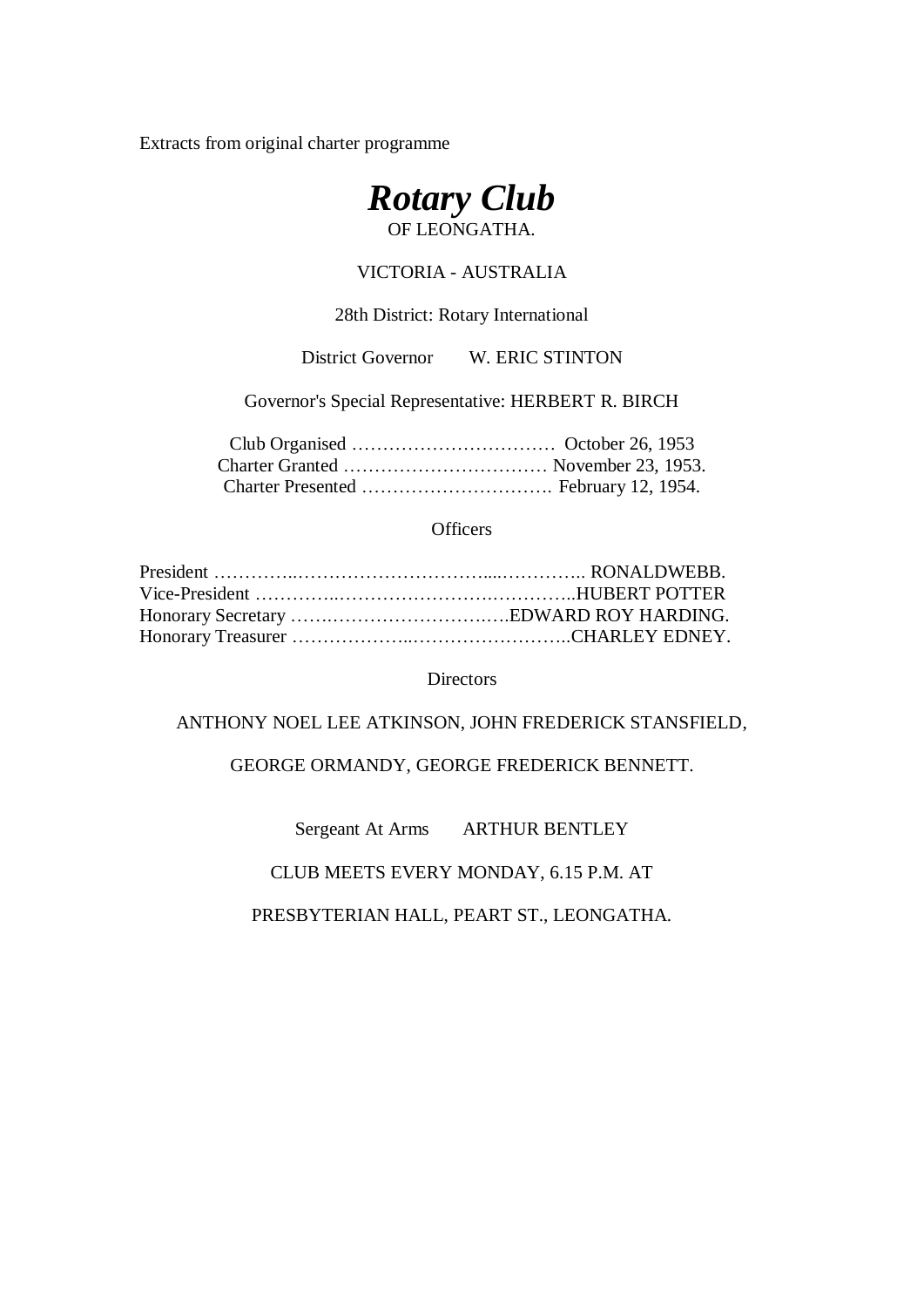# **WHAT IS ROTARY?**

Rotary is surely one of the most remarkable organisations in the world today. Paul P Harris founded Rotary International on 23Feb 1905 in Chicago USA and there are now over 1.2 million Rotarians worldwide.

All Rotary clubs support the same ideals of service to the community, promotion of high ethical standards in business and the professions, and the cultivation of friendship between individuals and between nations.

Rotary has a unique system of club membership where people with diverse backgrounds exchange ideas and form meaningful and lifelong friendships. The name "Rotary" derived from the group's early practice of rotating meetings among the offices of each member.

Each Rotary club seeks to carry out projects of service to the community, whether it is aid to the sick, the under-privileged, the elderly or youth. Our club is very strong in supporting youth, e.g. International Youth Exchange, School debating, National Youth Science Forum, Model United Nations Assembly, Rotary Youth Driver Awareness and so on.

In the international field, a club will sponsor business study groups such as Group Study Exchange. It will finance assistance to the people of underdeveloped countries, e.g. Michael Malones's Sustainable Kenya Dairy Project, Alan Vaughan's Chittagong Hill Project in Bangladesh and seek to promote international understanding and goodwill.

The badge of a Rotarian is a small cogwheel lapel button and he/she may attend any Rotary club in the world at its weekly dinner meeting and enjoy the hospitality of that club, whatever the country or the language spoken. This is an essential part of Rotary International, a lively, friendly community of people over the last 108 years.

#### **The Four-Way Test**

The Four-Way Test is an ethical guide for Rotarians to use for their personal and professional relationships. Of the things we think, say or do

- 1. Is it the TRUTH?
- 2. Is it FAIR to all concerned?
- 3. Will it build GOODWILL and BETTER FRIENDSHIPS?
- 4. Will it be BENEFICIAL to all concerned?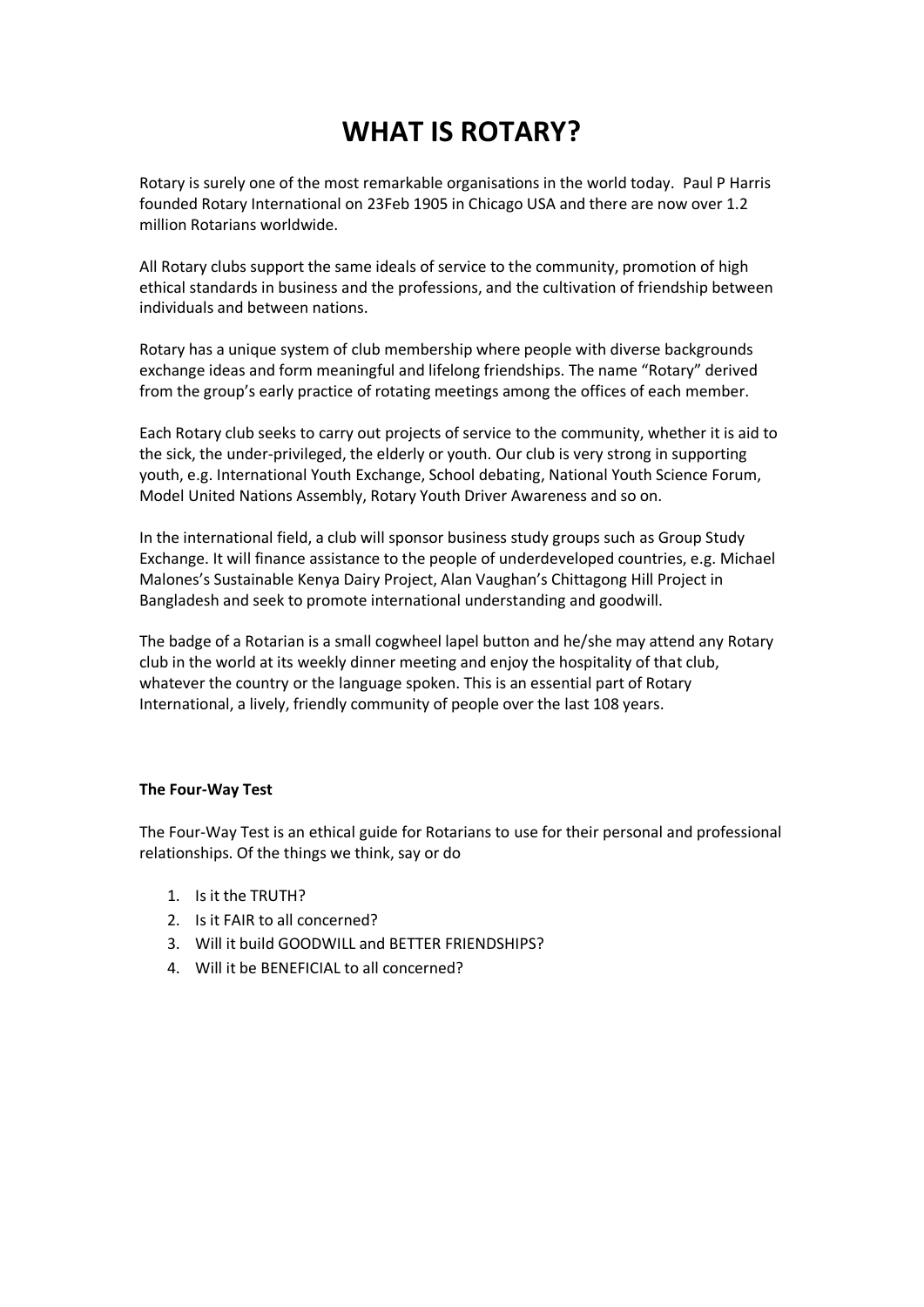# THE ROTARY CLUB OF LEONGATHA

In 1927 The Rotary Club of Melbourne, with its 37 members, was the first club in Australia to 'be admitted to membership in Rotary International. Clubs were then chartered at Dandenong in 1935, Warragul 1938 and Korumburra in 1948.

The first meeting to explore the possibility of starting a Rotary Club in Leongatha was held at 11 Ogilvy Street, Leongatha, Hubert Potter's home. A second meeting to set up a subcommittee was held in the State Savings Bank, Leongatha, Ron Webb's home. A third meeting at Water Trust Office in Roughead Street and after a discussion and explanation of the ideals of Rotary, a vote was taken with the recommendation that a provisional club be inaugurated, the result was unanimous. The Club was organised on 26th October, 1953.

The Club was advised that a charter had been granted on 23rd November, 1953, with Korumburra being the sponsoring club. The first official dinner was held at the Kiwi Cafe.

The Charter Dinner was presented on 12th February, 1954 in the Memorial Hall; the Chairman was Ralph Hurst. The Investure of the Charter was done by Bill Birch. The Charter was presented by District Governor W. Eric Stinton to 29 members.

#### **A concise history of Leongatha Rotary follows:**

Key to Abbreviations: President (P); Vice President (VP); Secretary (S); Treasurer (T); Sergeant At Arms (S/A); Club Service Director (A); Vocational Service Director (B); Community Service Director (C); International Service Director (D).

**1953-54** Ron Webb (P), Hubert Potter (VP), Roy Harding (S), Charlie Edney (T), Arthur Bentley (S/A), Tony Atkinson (A), Doc Bennett Snr. (B), Fred Stansfield (C), George Ormandy (D). 29 members.

First Rotary project was installation of children's playground equipment and laying out of playground for children at rear of Mechanics Institute in McCartin Street.

May, '54 held joint meeting with Korumburra.

7th June, 1954 had Miss. Janet Johnson, Rotary Foundation Scholarship holder from Iowa, U.S.A., talking on farming, housing and education in U.S.A.

**1954-55** Ron Webb -Hubert Potter (P), Hubert Potter (VP). 26th February, 1955, Ron was transferred to State Savings Bank at Warragul and Hubert took the chair for the balance of the year.

Roy Harding (S), Chas Edney (T), A. Bentley (S/A), Tony Atkinson (A), Doc Bennett Srn. (B), F. Stansfield (C), G. Ormandy (D). 30 members.

Meeting at Presbyterian Hall, Peart Street, 6.15 p.m., Monday. Hosted the Rotary District Golden Jubilee celebrations. Host to Korumburra, Drouin, Warragul, Yarram, Memorial Hall, 25th February, 1955.

**1955-56** Hubert Potter (P), Tony Atkinson (VP), Roy Harding (S), Chas Edney (T), Max Nathan (S/A), Fred Stansfield (A), Harry Cumming (B), Bert Arnold (C), Neil Challis (D). 33 members.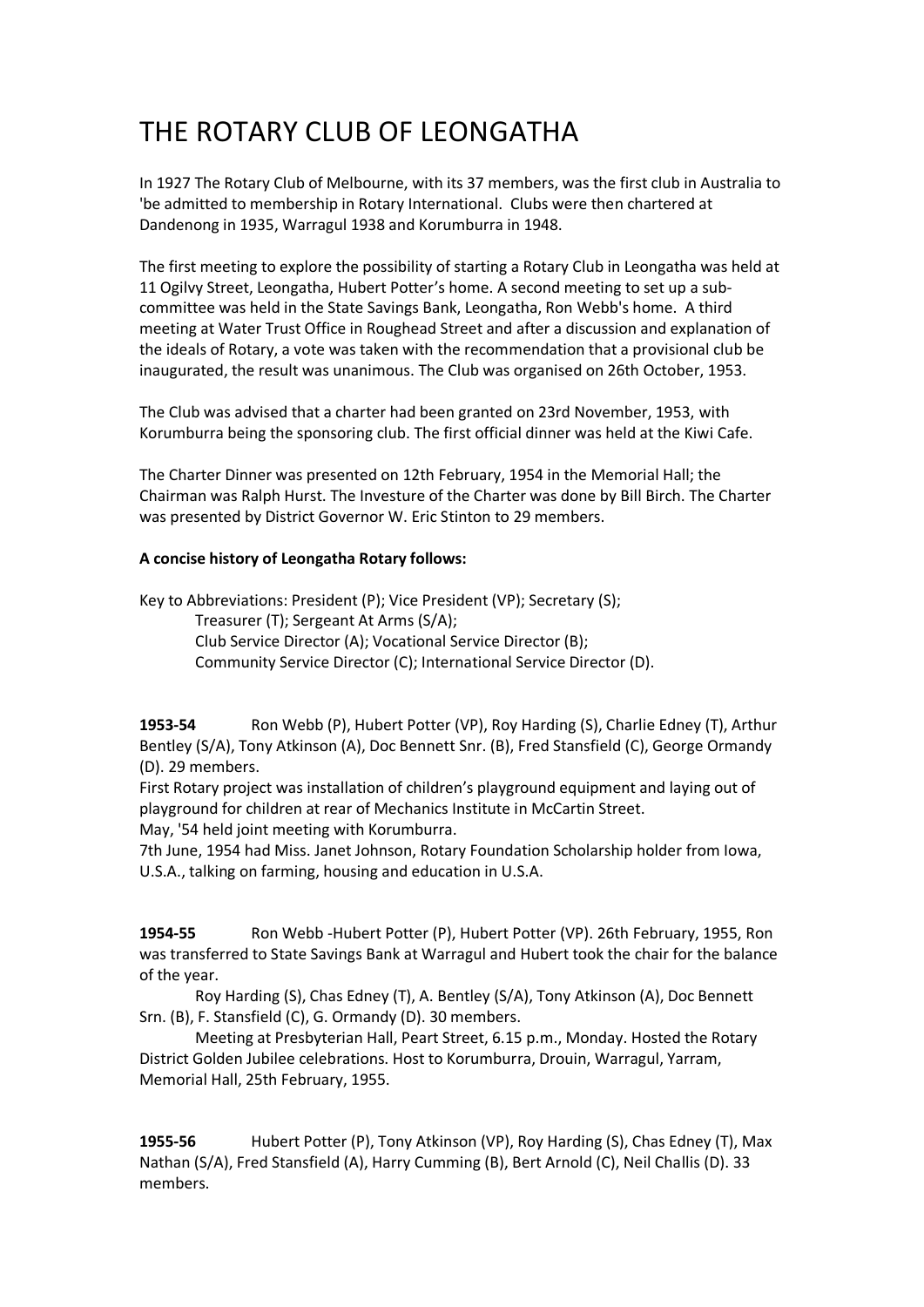Club helped with establishment of Leongatha Musical Group in June, 1956. They talked about holding Art and Crafts Show. Had world famous naturalist Crosby Morrison as guest speaker Visited Shell Refinery at Geelong for Ordinary Dinner Meeting. President from hospital said a new bed would cost \$100 and four-bed ward totally furnished \$900. Meals cost 60 cents and Sub \$6.

**1956-57** Roy Harding (P), Bert Arnold (VP), G. Martin (S), Chas Edney (T), M. O'Brien (S/A), H. Cummins (A), H. Bates (B), A. Nelson (C), N. Challis (D). 31 members.

Talent Quest ran and made \$236.74 profit. The 99th meeting had 100% attendance. In those days if you missed a meeting you might get a phone call from President and he'd pick you up and take you to Korumburra for a Make Up. Club helped with formation of Fairbank Young Farmers Club.

Started Woorayl Lodge by buying old Hospital in McCartin Street. Club vote on crucial decision was 24-74 (Bul No. 108). Helped with running Back to Leongatha, Easter '57.

**1957-58** Bert Arnold (P), H. Cumming (VP), F. Boreham (S), C. Edney (T), L. Amiet (S/A), A. Nelson (A), V. Knight (B), A. Miles (C), R. Eccles (D). 31 members. Ran Fashion Parade and grossed \$600.

Sir Herbert Hyland guest speaker in October.

Annual subs \$10. Club had internal debates. Some subjects, "The White Australia Policy", "Do The People Get Value For Their Money From Council". Both these subjects still topical. Large fireworks display for town on Easter Monday, 6th April, 1958.

Talent Quest, \$693 profit.

Spud crop, 9 tons 6 cwt, all sold.

**1958-59** H. Cumming (P), G. Martin (VP), X Nelson (S), C. Edney (T), C. Blake (S/A), A. Miles (A), R. Eccles (B), L.Timmins (C), V. Knight (D). 29 members.

Harry Cumming was host President for Clubs Fifth Anniversary, Memorial Hall, Friday, 21st November 1958. Had Past District Governor, Eric Stinton talk on Club History and Past District Governor from Korumburra, Bill Birch proposed toast to Rotary International. Arthur Nelson was asked to address Hobart Conference on Duties of Club Secretary. Arthur did so and the club saluted his honor. Dinner meetings cost 75 cents and subs \$4.50. Six Rotarians and four wives went to Hobart Conference. This year was spent mainly raising funds for Lodge. They also had great businessmen in club. They brought large tract of land for \$1200 for Lodge. Sold small block off it for \$900 net cost. Large parcel of land - \$300. This is good business.

**1959-60** G. Martin (P), A. Miles (VP), A. Nelson (S), R. Eccles (T), L. Wells (S/A), A. Smith (A), A. Bennett (B), L.Timmins (C), H. Biggs (D). 31 members.

George Martin led the club and really expanded clubs visions. Members thinking about going to First Asian Conference in Japan. They ran first Vocational Guidance Clinic at Memorial Hall. Leongatha's effort re Woorayl Lodge was reported at the Conference at South Melbourne. Also the Woorayl Lodge was written up in Rotarian. Thinking about expansion to Dumbbell -Meeniyan Region. They helped with motor cycle scrambles at Koonwarra, 21/8/60.

**1960-61** A. Smith (P), A. Miles (VP), A. Nelson (S), F. Boreham (T), H. Potter (S/A), A. Bennett (A), K. Ireland (B), L. Wells (C), B. Shea (D). 38 members. Bert Smith was in the chair. This was a great year for Leongatha when both the Woorayl Homes (Sic) and the swimming pool, both of which had a lot of Leongatha Rotarians sweat,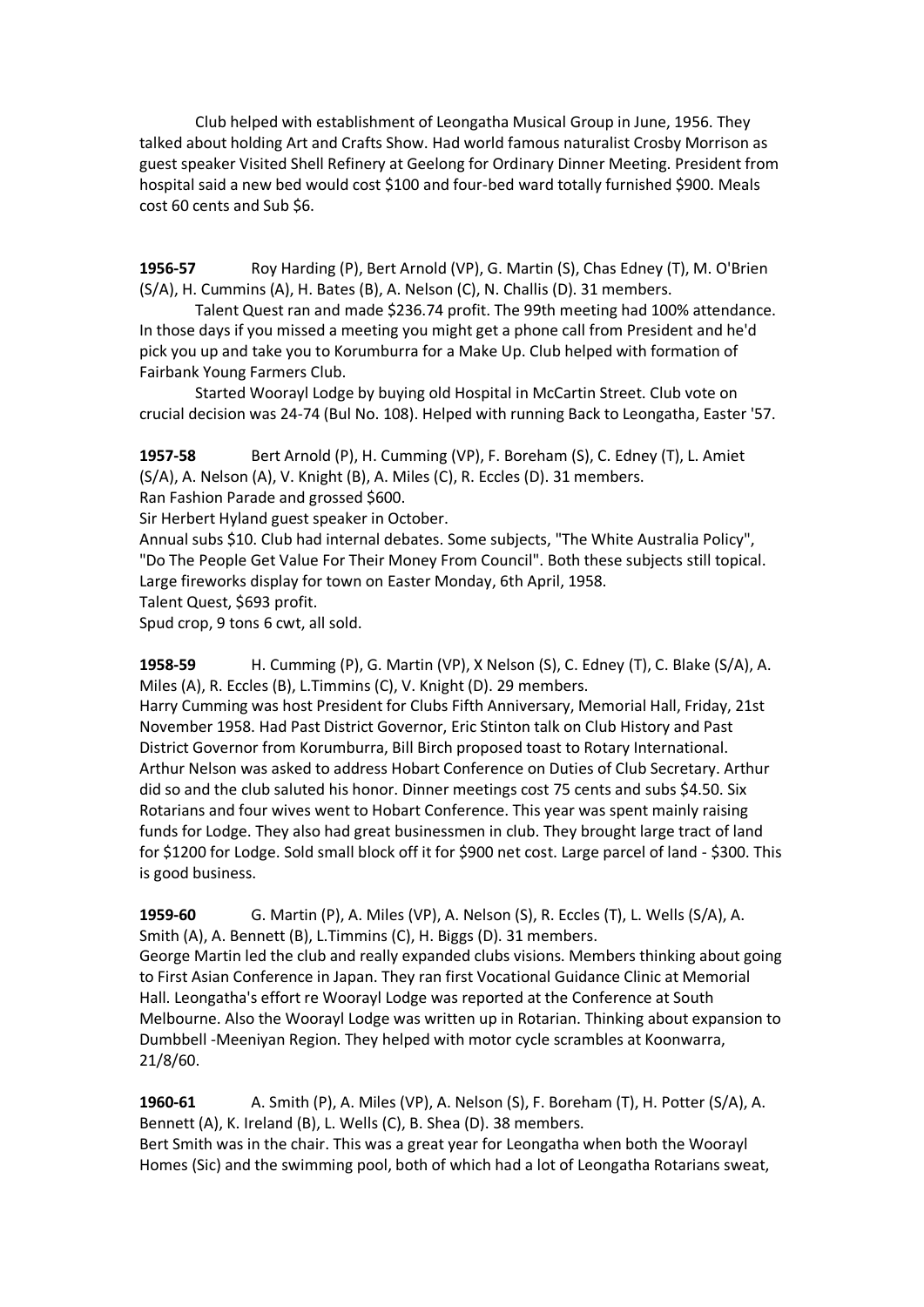opened in December. They also established the playground at back of hospital, opposite Jim Williams. They sponsored an essay competition with prize money of three guineas. They were still growing spuds everywhere including part of area of the now Housing Commission up on the hospital hill. Ran Hobbies Exhibition. Subs cost \$9. A group of Leongatha Rotarians and wives travelled to R.I. Conference in Japan.

**1961-62** A. Miles (P), L. Timmins (VP), C. Middlebrook (S), L. Wells (T), A. Nelson (S/A), K. Ireland (A), B. Shea (B), F. Boreham (C), B. Head (D). 37 members. Alan "Jacko" Miles lead the club and that year they had a motion that no raffles or wheels be used for fund raising. Motion lost. Paddy's Market profit \$246. Had a guest speaker telling club members to buy Australian to save jobs. Had Mirboo Club's Charter Night, 12th October. After Formation, 22nd June, 1961. Thanks to D.G. special representative Hubert Potter. Club had guest speaker Mr. Alford of Australian Waterside Workers Federation talking about Communism in Australia, Club hosted Japanese exchange student, Takayuki Uno, aged 18. Also "Jacko" went to R.I. Conference in Japan.

**1962-63** L. Timmins (P), A. Bennett (VP), N.D. McFadden & B. Gleeson (S), C. Sutherland (S/A), L. Wells (T), F. Boreham (A), R. Perrett (B), E. Smith (C), R. Cashin (D). 36 members.

This year was a year of fund raising for Lodge. They had a great year but turning out to working bees was also a problem then, editorial in John Hurley Bulletin No, 24, 14/1/63 stated

"Members not able to attend working bees should make a donation to club for labour not done." Note on interviewing a past member of this club 1 was informed that this actually happened for a period of time. That year our Rotary exchange student Takayuki Uno won Leongatha Jaycee's Public Speaking contest (he had a unfair advantage - he spoke English while the rest spoke *Australianstrine*). Club changed meeting venue to "Merrilyn" towns new catering service 10/12/62. Board meeting Nov. '62 went to 12.15 a.m. Ran another public concert and were carting wood to Lodge and gross income from potatoes was \$806.00.

**1963-64** Dr. A. Bennett (P), A. Nelson (VP), B. Gleeson (S), R. Perrett (T), D. Ball (S/A), E. Smith (A), G. Martin (B), -R. Cashin (C), P. Jackson (D). 39 members. This year club brought more land at back of Lodge and donated same for building selfcontained flats. As well as working magic they contracted "Dante" the magician to put on a show as a fund raiser. Neil Challis and wife went to conference at Lakes Entrance, four days including fellowship for two cost \$16. This was the year if you did not turn up for a working bee you paid for labour to others to do your job. In his report President Alex reported, "and although the year was not a huge financial success, the potatoes were good to eat, but financially an embarrassment, and the club had carried out a tremendous amount of work for all sections of the community.

**1964-65** F. Boreham (P), E. Smith (VP), H. Dearricott (S), R. Perrett (T), L. Goldsworthy (S/A), G. Martin (A), P. Jackson (B), j. Hurley (C), P. Jones (D). 42 members. This was the year that Rotaryannes started. Morning coffee, monthly get together. Editors note: -It's strange how the war Americianised us, 20 years prior it would have been morning tea. What a great service to Rotary Leongatha was that year. Bert Arnold was D.G. special representative to investigate Rotary extension to Dumbalk-Meeniyan District. Club hosted Tony Pillay from Malaysia as Rotary Exchange student. Bert and Roy Motton both attended R.I. Conference at Kuala Lumpur, Malaysia. Still had 12 charter members in club. Sent G. Alford as Exchange Student to Waverly Club, U.S.A. Ran a wine and cheese tasting at \$1 a head and it was a great fund raiser.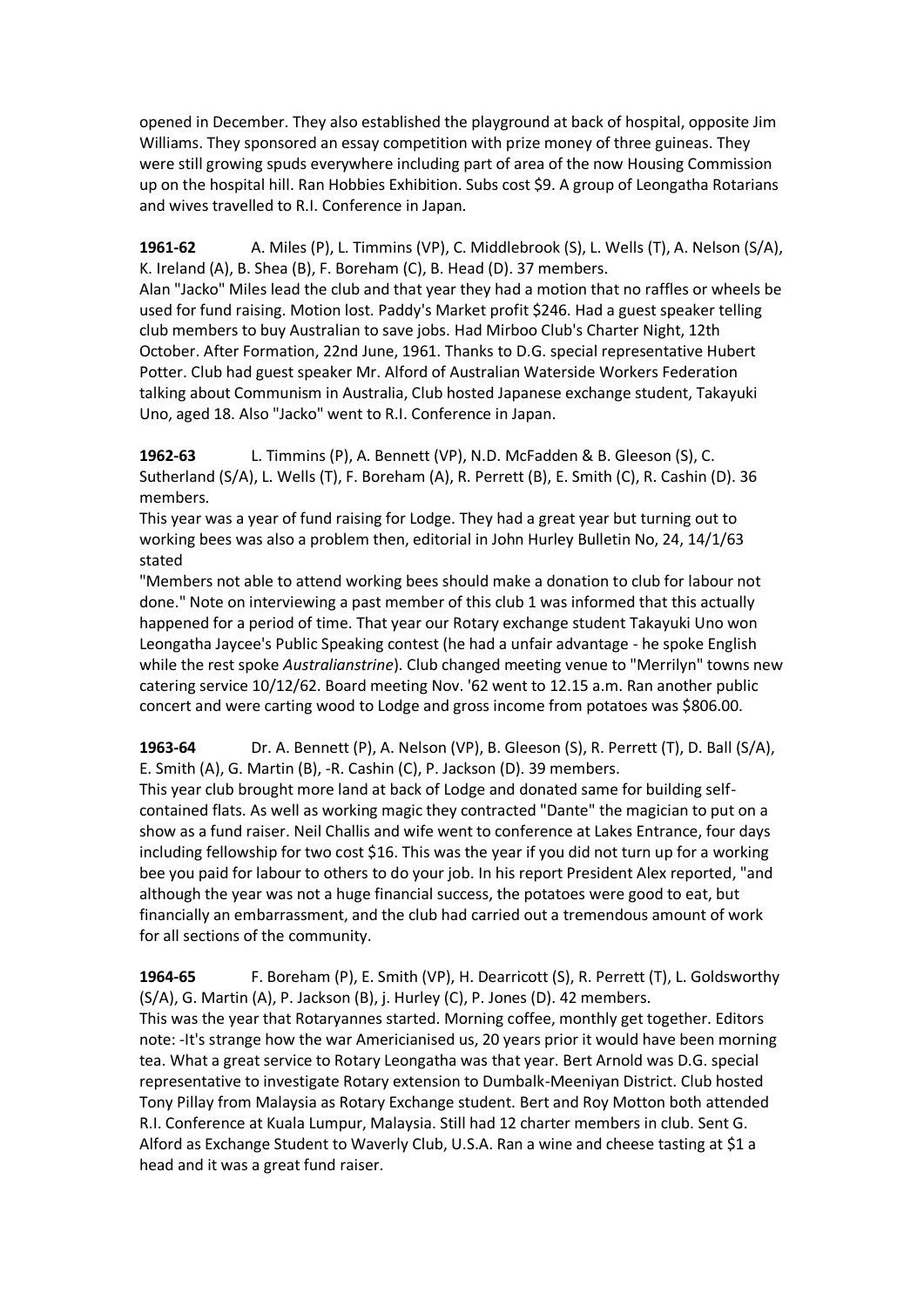Oh for the good old days!

**1965-66** E. Smith (P), P. Jackson (VP), H. Dearricott (S), E. Stammers (T), F. Gannon (S/A), W. Coulter (A), J. Hurley (B), B. Gleeson (C), N. Dean (D). 43 members. Started Inverloch Senior Citizens Club. Many a local student has sheltered under cover thanks to Rotarians work in erecting sheds at Koonwarra. This was the year that the club started to run in conjunction with Mrs. Linda and Mr. Gordon Watson, the annual Garden Party. Raised thousands of dollars for local community groups. Rotary Down Under cost 20 cents an issue. Club Directors meeting went to 1 a.m. Bert Smith was nominated for District Governor. Club made money selling Christmas trees, Christmas Dinner Dance cost \$6.20 a double. Ran town courtesy contest, over 3,000 votes cast and Harold Loftus of Edneys won.

**1966-67** P. Jackson (P), W. Coulter (VP), G. Olle (S), R. Evans (T), B. Clifton (S/A), B. Gleeson (A), S. Cochrane (B), H. Dearricott (C), P. Fawcett (D), H. Potter, Advisory. 45 members.

President Peter and club.

Club arranged for New Guinean teacher to train and gain experience at our district schools. Maleua Aria trained here and returned with books in President Wils' year. That year club had four Smiths, Bert, Erie, Jim and Noel. Algo had trainee student from Thailand on Rotary Exchange. Bullet No. 11 Vol. 42 saw Line Timmins made honorary member. Foster Club charter night was well attended by Leongatha Rotarians on 27/8/66. Club had change-over at Meeniyan Hotel-Motel and P. Nixon was guest speaker.

**1967-68** W. Coulter (P), B. Gleeson (VP), R. Johnson (S), R. Evans (T) B. Clifton (S/A), H. Dearricott (A), F. Gannon (B), P. Riseley (C), P. Fawcett (D), A. Miles, Advisory. 47 members.

Financial help to Sale Rotary Club project to establish Hospital Ward at Nagari Hospital, India. Garden Party at Will's home raised \$60.00. Club sponsored Alistair Jones and Anne Forsythe as Exchange Students to America. D.G. visit, dinner held at Mardan Hall. Donated \$1000 to Senior Citizens Club Building Fund. Text book sent to New Guinea with New Guinea teacher Maluea Aria. \$50,000 received as bequest from deceased estate for Woorayl Lodge. Alex Bennett suggested club use Australian flag and a new flag was donated by past president Bert

Smith (Had Nationalist in those days too).

**1968-69** W. Gleeson (P), H. Dearricott (VP), N. Smith (S), G. Hitchcock (T), E. White (S/A), P. Riseley (A), F. Gannon (B), R. Evans (C),D. Miller (D), E. Smith, Advisory. 47 members. Club used to run card nights at \$1 a head. Fund raising for Lodge, providing bus shelters for school bus stops. Many of these shelters can still be seen along country roads today, 1 wonder if the students know who built them and set them up.19/8/68 seen this item in Bulletin -Rotary Choir to be formed, see Graham Olle. Bulletin covers in those days had multi- coloured photo of South Gippsland Milk Industries on front 21st April club hosted 17 men inmates from Morwell River Prison Farm for dinner meeting. Bulletin 26/51169 stated guest speaker Brian Fitzpatrick at Apex Combined Service Club. Quoted petrol prices 42.3 cents a gallon and Government to get 12.3 cents a gallon. Club became 200% Rotary International Plateau.

**1969-70** H. Dearricott (P), P. Riseley (VP), R. Johnson (S), F. Bailey (T), A. McAlpine (S/A), R. Evans (A), R. Lundstrom (B), W. Slaney (C), G. Hitchcock (D). 43 members. This was the year they cleared blackberry brambles from a house at Mt. Eccles, painted and spruced it up and gave holidays to families with handicapped children at the princely sum of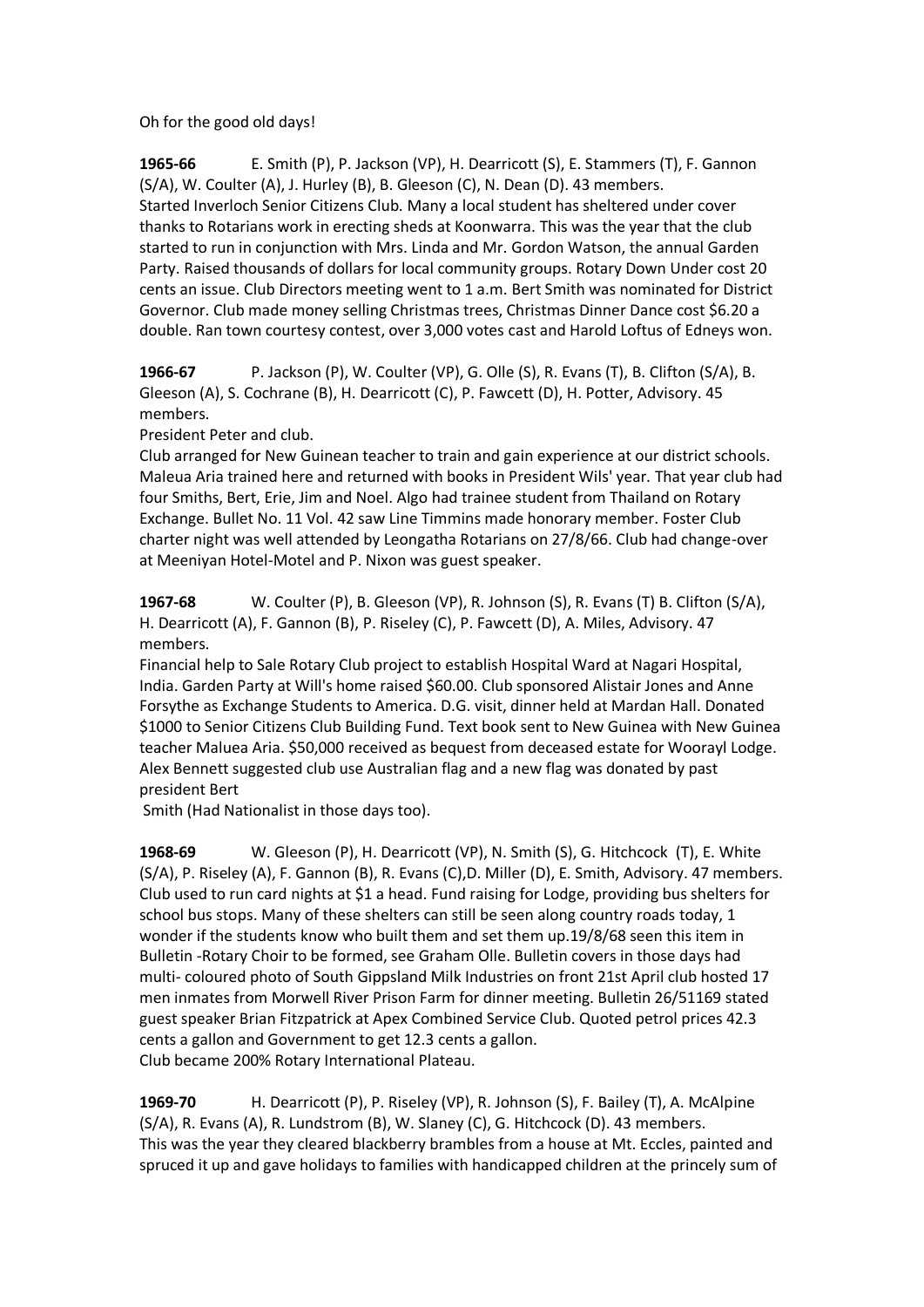50 cents a day. Ask Wal Slaney about this project, he was in charge of it. Club also hosted 28 children from Sorrento Deaf and Dumb School with a barbecue. Ran a rural night at Dumbalk Hall. Meeting at High School catered for by students, 13th October. Ran annual old folks concert. Five Rotarians and wives attended convention at Launceston, Tasmania. Dinner Meeting. Meals cost members \$1.15 and they paid' 60 cents levy for D.G. Dinner.

**1970-71** P. Riseley (P), R. Evans (VP), L. Green (S), F. Bailey (T), F. Gannon (S/A), W. Slaney ( ' A), G. Hitchcock (B), R. Lundstrom (C), N. Smith (D). 35 members. Main project, exchange of Young Farmers with New Zealand Rotary Club of Palmerston North, our representative Richard Jackson and they sent Allan Craig over here. This year was spent supporting many local youth projects and of course Phil's Paddy Market. C. Kelly was our R.Y.L.A. Awardee.. Ladies Night with music, \$3 a head. Club still running house at Mt. Eccles and building bus stop shelters. Due to extra building grants our own committee relinquished rights and interest in land at Lodge in favour of Lodge Committee. Club reached 300% Plateau Rotary Foundation.

**1971-72** R. Evans (P), W. Slaney (VP), L. Green (S), B. Clifton (T), N. Spencer (S/A), N. Smith (A), F. Bailey (B), A. McAlpine (C), G. Rose (D). 36 members.

Started Rotoract Club of Leongatha. Robert Ashenden was Charter President in April, '72 and in May sent J. Hattam and A, Jefferies to R.Y.L.A. Paddy's Market profit \$598. Watson Garden Party resulted in cheque of \$1126. To Senior Citizens Building Fund Rotary \$281. District Conference in Tasmania last for this District due to the fact Tasmania and mainland to be two separate Districts. Club cleaned 10 miles of roadside from Barnes Road to Koonwarra, 3rd July.

Became 400% Rotary Foundation Club.

**1972-73** W. Slaney (P), N. Smith (VP), R. Stanley and N. Smith (S), G. Olle and R. Leslie (T), J. Gavin (S/A), F. Bailey (A), H, Roberts (B), B. Clifton (C), A. McAlpine (D). 42 members. Installed street seats. 300 Senior Citizens attend entertainment and afternoon tea. Official opening of Woorayl Lodge. Raised \$2475.00 for medical treatment and travel for Jamie Taylor to New Zealand for heart surgery. Ran several community education ventures. 110 attended a dinner on taxation cost \$5. A three night supper series: (i) Structure of organisation, (ii) Leadership of groups, (iii) Duties of officers of those organisations e.g. President, Secretary etc. Cost participant \$3 for three nights. Sent two students, L. Knight and M. Keys to New Zealand on Exchange trip and hosted C. Ladyman and E. Longworth. Garden Party \$1972. Paddy's Market \$504.

\*\*\*\* Note to future Rotarians. This year club posted you a letter to be dug up out of High School Time Capsule year 2012. It contains club report, photos, etc.

**1973-74** N. Smith (P), G. Hitchcock (VP), R. Stanley (S), M. Hall (T) B. Clifton (S/A), F. Bailey (A), H. Roberts, J.J. Moss (B), K. McDonald/F. Boreham (C), R. Cashin (D). 41 members. President Noel and club dug spuds and raised \$780 for Ethiopian Famine Appeal. Meal cost rose from \$1.70 to \$2. Hosted three Japanese as part of group study tour of District. Sent D. Taylor and B. Hester to RYLA Training Camp. Decided in conjunction with Watson's, half of money from Watson's Garden Party \$668 has been set aside to build an ornamental rock pool with running water in the Community Centre Complex also decided to develop what was called Gravel Pit Park to an Adventure Park. This is the park in Worthy Street. Paddy's Market raised \$530. Reached 500% Plateau Rotary Foundation Club.

**1974-75** G. Hitchcock (P), F. Bailey (VP), K. McDonald (S), Mac Hall (T), R. Stanley (S/A), R. Moody (A), Richard Pegler (B), J. Moss (C), A. Hyde (D). 36 members.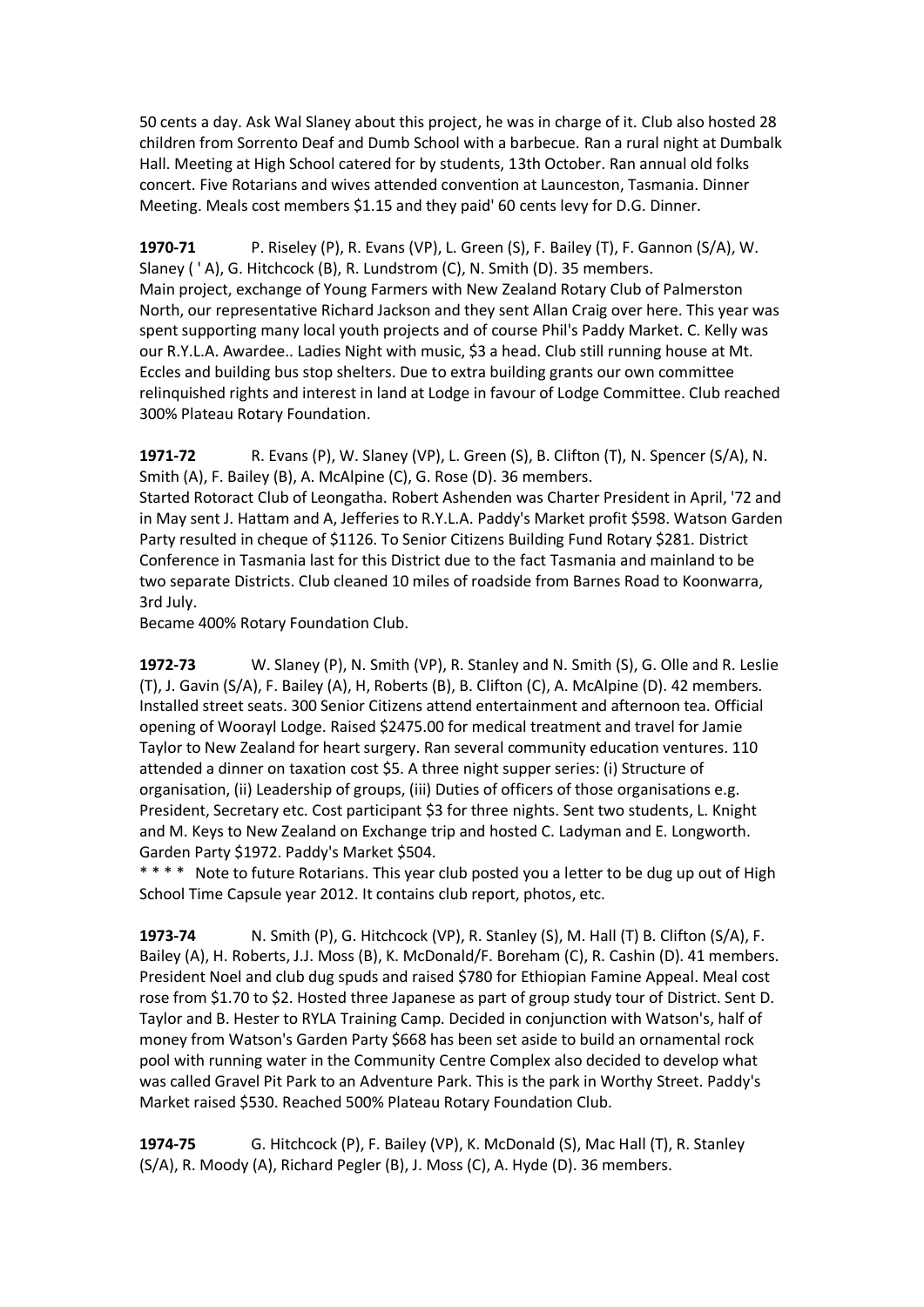Donated \$2000 to St. Vincent's Hospital for a Dialysis Machine and with a two to one grant this meant \$6000 to hospital. Donated \$1000 to Moonya Committee, \$500 to Darwin District Rotary Clubs for Cyclone "Tracey" Appeal. Had P. Reamy here as exchange student from U.S.A. "Club worried about falling membership due to unfavourable economic climate for private enterprise" (Sic) (Editors note -Little did they know). District Conference at Mornington.

**1975-76** F. Bailey (P), J. Moss (VP), R. Lundstrom (S), D. Harrison (T) T. Watchorn (S/A), R. Pegler (A), A. Hyde (B), K. McDonald (C), G. Gardner (D). 33 members. Trip to St. Vincent's, Hospital to see Dialysis Machine donated by Club. District Conference at Albury. Bus trip to G.M.H. Dandenong by Forms 1 and 2 at High School was sponsored by the club. Past Rotarian A. Biggs bequeathed \$500 to club, who donated it in total for air conditioners at Lodge. Supplied medical identicards to local chemist for distribution to local citizens. Seminars included small business. Sent three students to New Zealand, R. Binks, 0. Gwynne, P. Muir and J. Hyde to Japan.

Supporting Foster Child "Mardi" in Indonesia.

**1976-77** J. Moss (P), R. Pegler (VP), G. Olle (S), A. Hyde (T), G. West (S/A), P. Higgins (A), R. Stanley (B), G. Gardner (C), R. Nicholson (D). 35 members.

Sponsored Phillip Island. Thanks to D.G. Special Representative W. Holtschke. Covered walkway at Lodge. Donations to Neighborhood Centre. Ran safety night at which a Senior Officer of the Department of Labour and Industry gave a lecture and showed film. Many hours were spent constructing potato chip fryer, who knows its whereabouts now? Plus duplicator, gas stoves, etc.??? Garden Party at Watson's raised \$2200 and Paddy's Market again raised \$1300. Club sent two students to New Zealand. J. Hinds and S, Spencer. Sponsored a Drug Awareness meeting when over 100 persons attended.

**1977-78** R. Pegler (P), A. Hyde (VP), T. Rundell (S), G. Olle (T), J. Cusack (S/A), R. Stanley (A), F. Larkin (B), R. Nicholson and G. Gardner (C), J. Van Duren (D), V. Hemming (Youth). 35 members.

Adventure playground continued. Ornamental Pool started. Club sent S. Martin to Japan as Rotary Exchange student. This year it was decided to break a long tradition and not hold a Garden Party, but instead try our hand at a machinery sale. \$900 was made and at the machinery sale the club was offered an onion cart by P. Wilson. Club hosted members of U.S.A. Group Study Team, also had Andrew Peacock as guest speaker Paddy's Market raised \$1200, donated to many organisations including \$500 to local Fire Brigade.

**1978-79** A. Hyde (P), R. Stanley (VP), E. Rundell (S), J. Cusack (T), H. Dearricott (S/A), G. Gardner (A), J. Van Duren/R. Evans (B), F. Larkin (C), G. Olle (D), A. Moore (Youth). 41 members.

This was the year of disaster for all the service clubs in town. "Pennygreen" Reception Rooms were burnt down. Most service clubs lost valuable regalia and records. Rotary was no exception. Club had tremendous addition of 13 new members. Dick Watson resigned after 25 years from Charter. The club held its 25th Anniversary Dinner at Dumbalk Hall on 2nd December. District Conference was held at Sale. We sent B. Prosser and P. Van Boven to R.Y.L.A. Camp. Major project was building ornamental pool in front of Shire Offices, which cost 600 work hours plus \$1700.

Club reached 600% Rotary Foundation Plateau. Rotaryannes planted native garden at Lodge to celebrate clubs 25th Anniversary. Club hosted Yoriko Sudoh from Japan.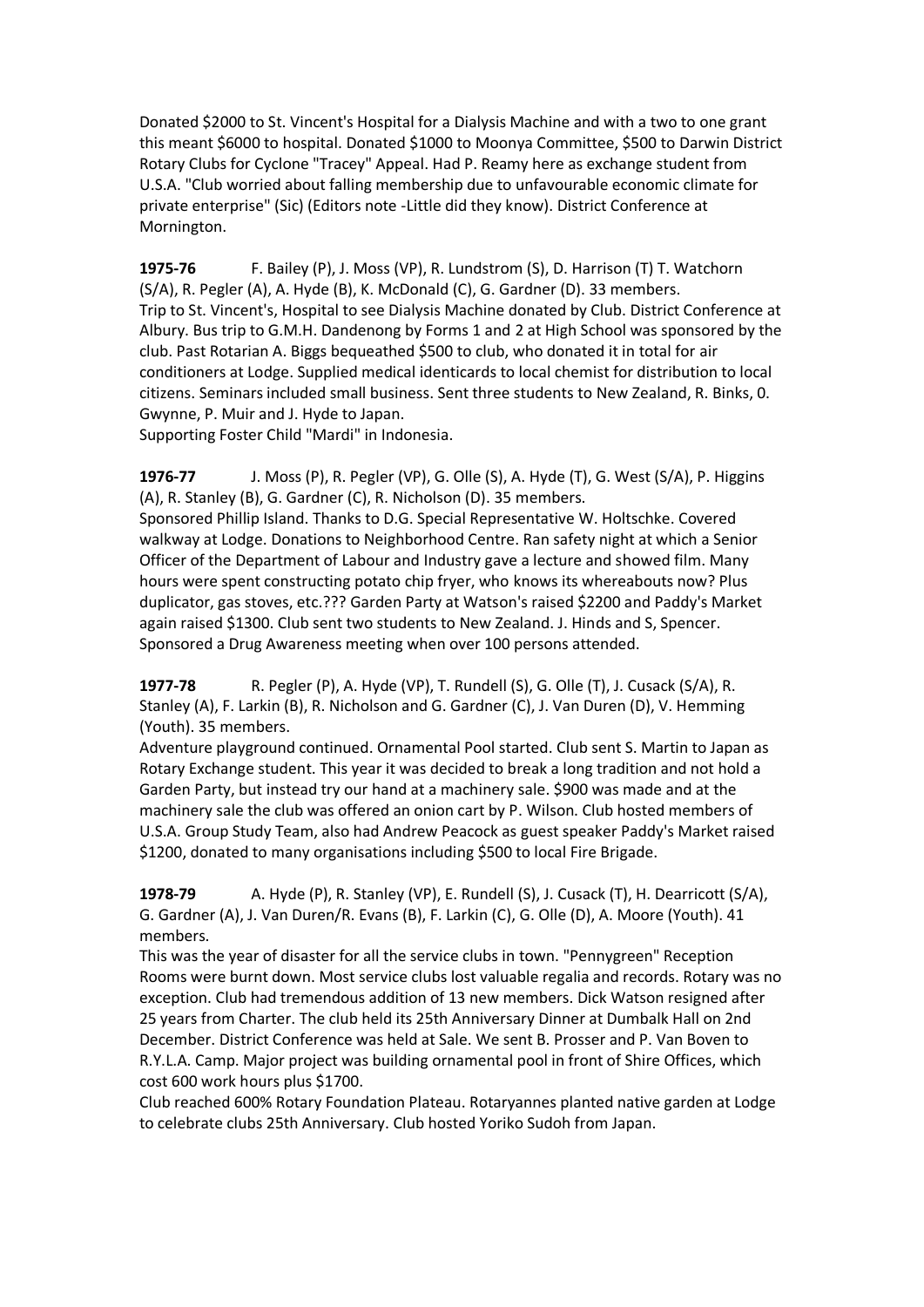**1979-80** R. Stanley (P), G. Gardner (VP), R. Pegler (S), W. Holtschke (T), D. Hogan (S/A), G. Olle (A), E. Rundell (B), A. Moore (C), T. Nettlebeck/G. Hewett (D). 43 members. The year of 75th Anniversary of Rotary, so club jointly with Wonthaggi hosted combined dinner with all South Gippsland Rotary Clubs. Club also hosted small business dinner with Peter Boschomn as guest speaker. Dairy farmer night re U.H.T. by Bob Wilson. Sponsored two girls to New Zealand on student exchange. Started connection with Daffodil) Art Festival by committing members to support Art and Craft Society with hands on service. Paddy's Market, machinery sale, hospital fair, Christmas carnival, all part of service projects. Received "Rotator" from Canon Smallbone, where is that now???

**1980-81** G. Gardner (P), G. Olle (VP), J. Williams (S), B. Thomas (T), R. Alford (S/A), N. Smith (A), A. Moore (B), G. Beasley (C), G. Hewett(D). 42 members. Club visited Mirboo North Club to present Roly Hill Fellowship Wheel. Where is it now? Had great father and son night when R.A.A.F Flying Roulette team from Sale spoke and showed film of their routines. Large group of Rotarians attended District Conference at Phillip Island. Raised money from machinery sale, Paddy's Market, Art Show chicken and champers or should I say Spumante. Took wagon decorated to Karmai Festival and Meeniyan Centenary Festival. Had K. Oldham and L. Stephens as Exchange Students to New Zealand and P. Vanzuyden was successful in selection for group study tour of Sweden. Built and supplied double electric barbecue at Recreation Reserve.

**1981-82** G, Olle (P ), A. Moore (VP), .1. Williams (S), S. McDonald./B. Weston-Arnold (T), P. Riseley (S/A), G. Hewett (A), D. Hogan (B), G. Beasley (C), D. Ryan (D). 41 members. How could the club forget this year when Phil Riseley became the clubs first Paul Harris Fellow. Great to see Phil's sponsor to Rotary, Neil Challis present at the presentation-We hosted D. Dorset from Mississippi, U.S.A. and had sent off T. Stephens to Canada. Club ran small business seminar at McMillan Rural Studies Centre. Ran Daffodil Festival Art and Craft Show for the first time as only organiser. Prior to this year it had been run in conjunction with Art and Craft Group. Painted Woorayl Lodge. Started Helipad at hospital as community service project. Many donations to local organisations. Club raised to 1000% Rotary Foundation Plateau.

**1982-83** A. Moore (P), G. Beasley (VP), J. Cusack (S), J. Williams (T), B. Weston-Arnold (S/A), D. Hogan (A), R. Matthies (B), F. Shaw (C), S. Colyer/G. Gardner (D). 41 members. Ran Daffodil Festival Art and Craft Show. Completed Helipad enlarged landing base etc. Club sent R. Spencer to R.Y.L.A. training camp at Raymond Island. Completed painting of Woorayl Lodge. Continued sponsoring youth and again ran and organised U/16 Lightning Cricket Premiership. Welcomed Gail Wannenburg from South Africa. Organised three New Zealand exchange students, J. Bleeser, A. Hasting, J. Oldham. Were again successful in nominating C. McRae for group study tour of U.S.A. Paddy's Market raised \$2130 which was donated to the Bush Fire Appeal via Rotary Club of Terang. Club on 1100% Plateau Rotary Foundation.

**1983-84** G. Beasley (P), J. Williams (VP), N. Smith (S), R. Eccles (T), P. Higgins (S/A), R. Matthies (A), J. Cusack (B), R. Pegler (C) R. Alford (D). 38 members. This is a year of President Gordon and his merry men. President Gordon set out this year with the aim of trying to get the club to enjoy Rotary with the National theme of Share Rotary Serve People. So far we have sent three Rotary Exchange students to New Zealand. The club is presently hosting Gail Wannenburg from The Republic of South Africa. We had over 50 Scouts and Venturers as guest of the club to hear Commander Hack R.A.N. Queen Scout. We look forward to sharing fellowship with you tonight at the 30th Anniversary of the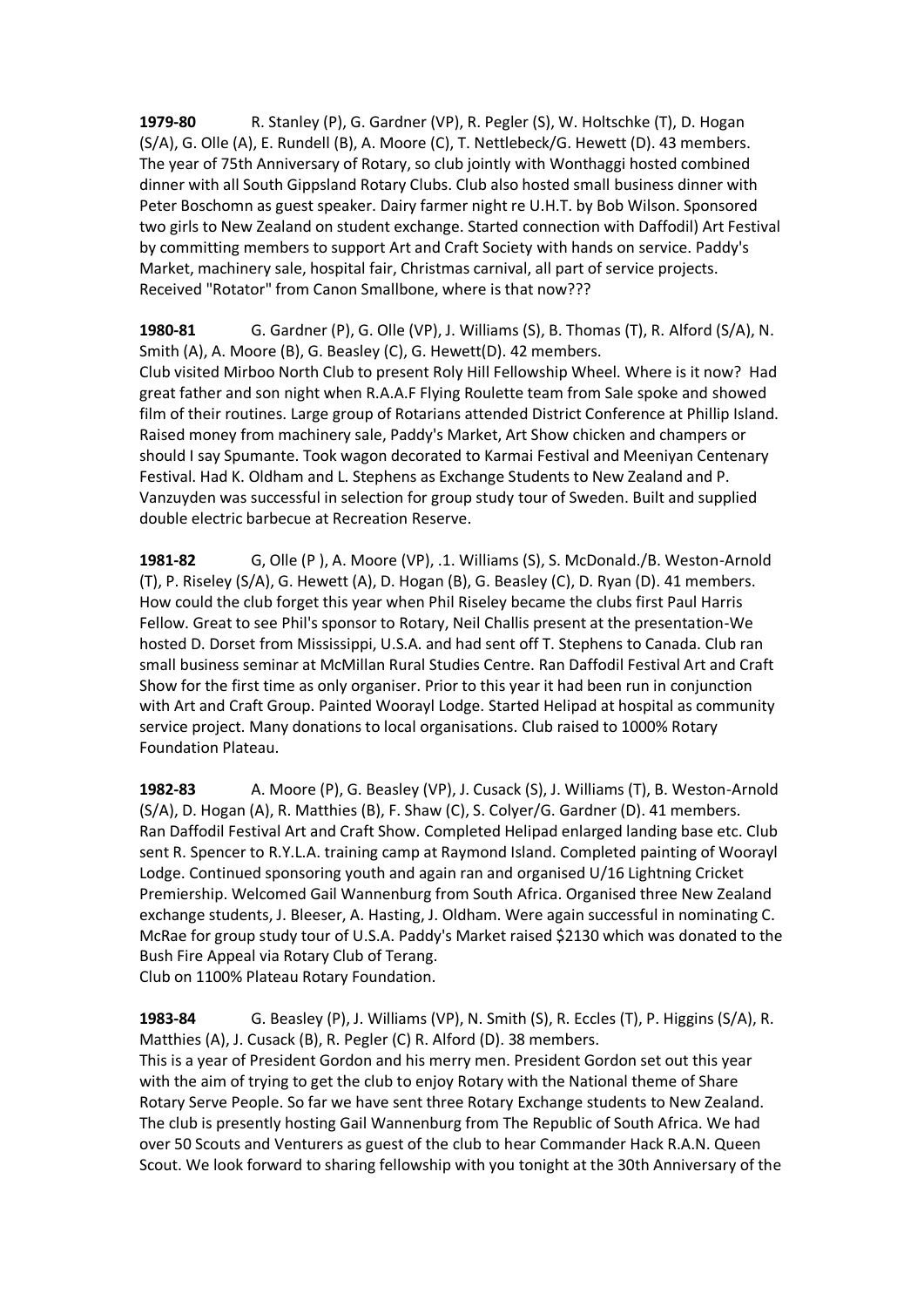Rotary Club of Leongatha. With thanks to those who gave and loaned papers, time, advice and information. May the next 30 years equal or better if possible the preceding years.

**1984-85** R. Matthies (P), R. Afford (VP), J. Cusack (S), B. Eccles (T), L. Sharp (S/A), R. Afford (A), P. Higgins (B), D. Ryan (C), S. Bergman (D). 37 members. This year the Club lost 2 members but gained 3 new members. Rotary Ball and trip to "Caravan" a comedy show were great success financially and socially. Croquet and bowls club evenings were held plus club visit to Langwarrin Rotary Club. Leongatha Rotary exchange student, Dean Langenberg, was sent to "Kamloops", Canada for 12 months while we hosted Jill Osborne, his counterpart from Canada. Jill and our 4 matched twin N2. students were taken to the Geelong District Conference. Level 2 Apprentice of the Year, Tom Pouw, was presented with a "Certificate of Recognition". Investigations took place into establishing a "Safety House Zone". A very successful Art Show (\$2,400 raised) and Paddy's Market (\$1,550) were held creating good working bees and fellowship as well as profit. Other activities included assisting Lions Club with Hospital Fair and Apex with the re-opening of the rail service, raising \$227 and \$450 from these projects. Sadly, the Leongatha Rotaract Club had to close down this year through lack of numbers. Remaining members joined up with Korumbura Rotaractors. Cot Death Syndrome, Jaws of Life, Leongatha Fire Brigade, Rover Scouts, Scout Building Fund, Salvation Army and St. Vincent de Paul were recipients who benefited from \$2,350 distributed amongst them.

**1985-86** R. Afford (P), D. Hogan (VP), K. Johnson (S), G. West (T), G. Olle (S/A), D. Ryan (A), E. Rundell (B), P. Higgins (C), P. Coates (D). 36 members.

This year President Ray made full use of the Rotary Diary introduced by P.P. Gordon last year. This proved very successful. Full review of our club finances was carried out and a new method of payment of subscriptions was made, instigated by P.P. G. West. Arts and Crafts Society display boards were painted by Rotary. A new Town Notice Board made and installed in town., Owing to the "Sugar cane slump" in Mackay, 4 students who were considered underprivileged, were hosted and entertained in Leongatha during January holidays; a very rewarding project. Group Study Team from Brazil 23rd -28th February. 35 Chelsea Rotarians visited 9th - 10th November. A very successful Art Show with 449 paintings displayed made a net profit of \$2.400. 2 students, J. Findlay and S. Williams, sent to New Zealand. Toshie Yamazaki was our 12 months exchange student from Japan. A. Norton and H. Baudinette presented with R.Y.L.A. awards. A successful Paddy's Market made \$3,913.10 with a net profit of \$1,450. B. Geary was presented with Woorayl Citizen of the Year award. \$500 presented to Worthy St. Park improvements. Work was carried out at Woorayl Lodge and the Safety House program was assisted. A total of \$8,400 was distributed to many worthy community projects.

**1986-87** R. Hogan (P), P. Higgins (VP), K. Johnson (S), G. West (T), G. Beasley (S/A), D. Ryan (A), F. Rutherford (B), R. Pegler (C), P. Coates (D). 36 members. 2 members resigned this year.

Our Club became incorporated 1.3.1987. Our exchange student from Japan, Toshie Yamasaki, returned home 15.3.1987. Our student to Japan was Sue Williams. 4 students from Leongatha were matched with 4 from New Zealand. They were M. Vanzuyden, L. Atkin, N. Griffiths, J. Oldham from Leongatha and R. Honeyis, N. Williams, A. Carpenter and R. Phipps from N.Z. Plans for our next overseas student were finalized and Mien Singgih from Indonesia was our overseas student for 1987-88. 2 very successful projects were run- the "Art Show", September, '86 which netted \$4,600 and "Paddy's Market", March, '87 netted \$3,000; also \$450 was made dispensing refreshments at the Air Pageant. The Club assisted in Hospital Fair, ran a Lyric Theatre night, Croquet Night and B.B.Q and Rotary Ball October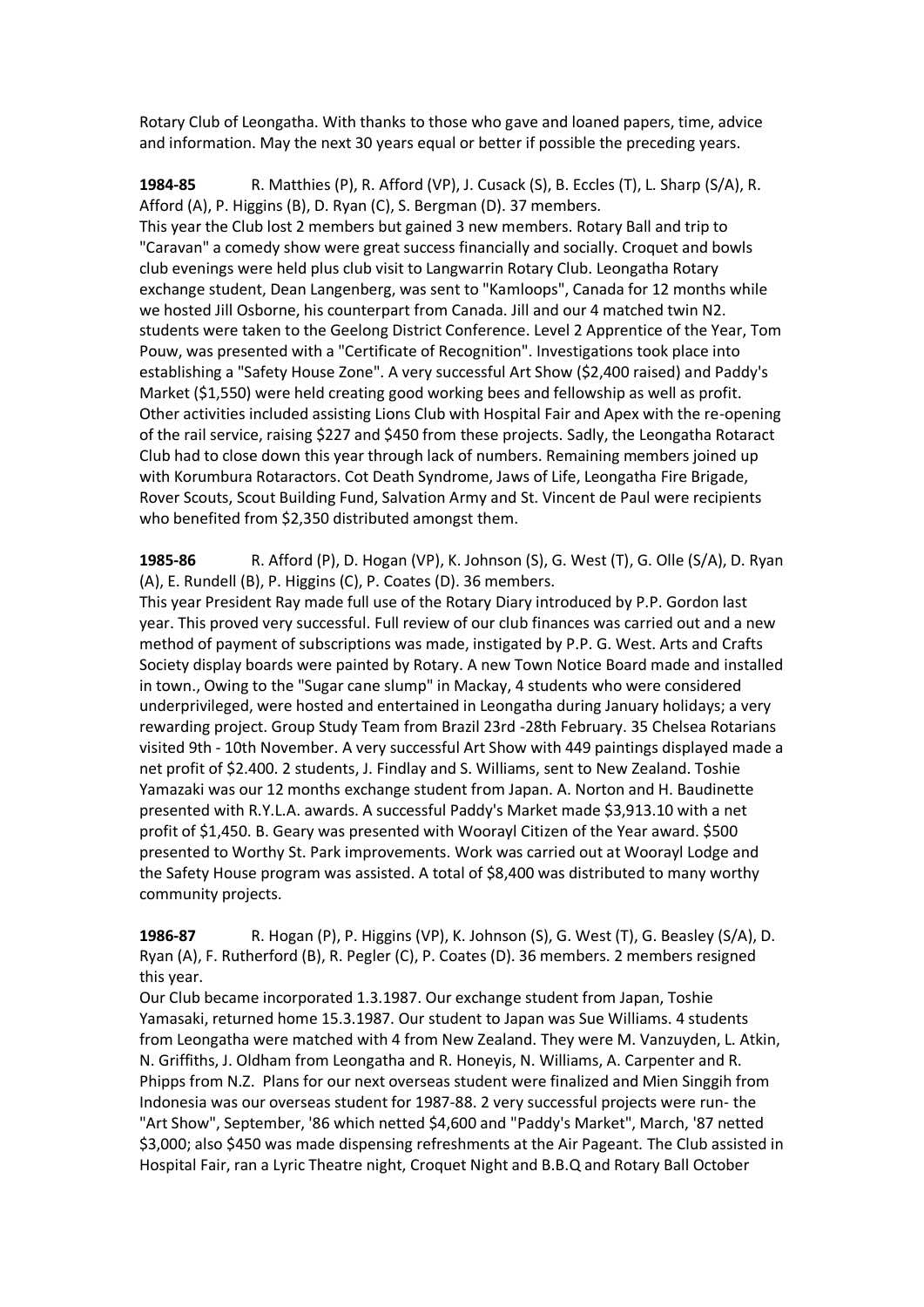31st. On the 4th May, '87, the Club attended the 10th anniversary of the Rotary Club of Phillip Island started by our Club in 1977. A Rotary Lightning Cricket Premiership was run by Club member, A. Moore. Our combined meeting with Korumburra and Mirboo North entertained the Group Study Team from U.S.A., District 454. Working Bee at Worthy Street Park. 100 trees were planted and 2 park benches made. 4 Leongatha students sent to Mackay, Queensland and hosted by Mackay Rotarians, total cost \$692. Plans were made for the construction of the "Leongatha Town entrance identification sign. 53 Safety House signs were installed about town. \$10,050 was distributed by the Club to a wide range of 15 worthy projects.

**1987-88** P. Higgins (P), K, Johnson (V.P.), R. Alford (T), P. Riseley (S/A), F. Shaw (A), E. Rundell (B), J. Westaway (C), R. Pegler (D). 35 members.

This year saw celebrations for Australia Bi-centennial year, Woorayl Shire's centenary and the official opening of the new Federal Parliament House. President Pat's aim this year was to "review and maintain" past accomplishments. The Rotary Helipad at Hospital was completely repainted, the B.B.Q. area was restored and given a facelift, steel storage shed purchased and erected to house Art Show equipment. P.P. G. West organized successful Art Show., net profit \$4,000 -the 32nd Paddy's Market also great success, net profit \$2,700. 2 great "Rotary Balls" capped off our commitment to "Polio Plus" - some \$6,000 +. Rotary helped marshal and organise the float procession sequence for Shire Centenary celebrations. Mien Singgih from Indonesia was our international student for this year. 2 Group Study Exchange members were chosen from this Club to go to the Netherlands. We had 3 matched twin students to New Zealand. Club hosted Pres. Elect Training Seminar. With profit from this Rotaryannes presented Hospital with "Small Change Box" which is placed in foyer. Rotaryannes also donated resuscitation equipment for nursery and Day Centre to the value of \$200. Work on town entrance signs was carried on from fast year and \$9,095 was distributed by the Club to a wide range of 25 community projects. P.P. Jim Moss was made a Paul Harris Fellow this year -the 3rd in this Club.

**1988-89** K. Johnson (P), R. Leslie (VP), P. Vanzuyden (S), R. Afford (T), J. Westaway (SIA) R. Leslie (A), P. Carter (B), P. Coates (C), D. Ryan (D). 36 members. Membership grew this year from 36 to 40 even with the resignation of 2 members, one of them charter member Bob Eccles. Arthur Nelson is now the only remaining charter member in the Club. 2 local students were selected to attend the "Dingley Great Adventure". D. Slattery and R. Ditchfield travelled with Group Study Exchange Team to Holland (a first for 2 representatives to come from the one Club). District 108 G.S.E. Team from England were made welcome in our area. P. P. G. West and wife Pat with Rotary and Rotaryanne members ran a very successful "Art and Craft Show", net profit \$6,000 for the Community Service account. J. O'Connor and his team also ran a very successful Paddy's Market with a profit of \$4,000. Pat Coates and team rebuilt shelters for the local croquet club. The "Jamie Taylor Trust Fund" was terminated this year due to death of Jamie. The fund remains in trust to help people in desperate need of medical help. The exchange program was very successful this year with Leigh Mathews sent to Kamloops, Canada and S. Kamphuis, S. Stone and S. Seabrook exchanged to New Zealand. P.P. Wal Slaney was made an honorary member this year (the 3rd in history of Club), the others being the late Linc Timmins and Rod Nicholson. At the end of the year President Ken dispersed \$11,479.89 to 37 community organisations, a great twelve months' club effort by all members. P.P. Wal Slaney and P.P. Gordon West were both made Paul Harris Fellows this year, making a total of five in our Club.

**1989-90** R. Leslie (P), G. West (VP), P. Vanzuyden (S), R. Afford (T), J. O'Connor (S/A), J. Westaway (A), P. Carter (B), P. Coates (C), D. Ryan (D). 39 members.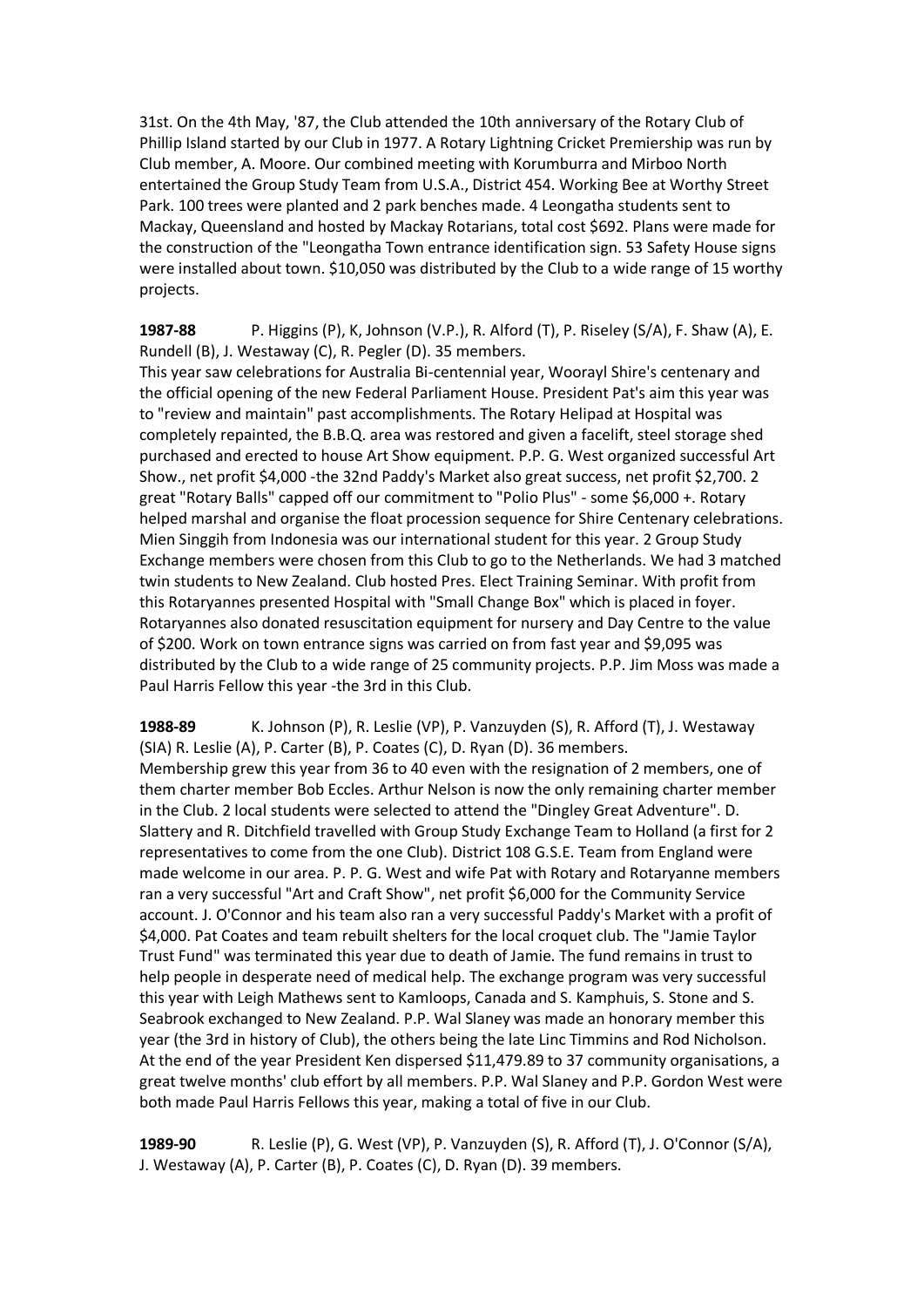This year the Club sadly lost Rotarian Eric White, a P. President of the Rotary Club of Orbost, who joined this Club in 1966, and died suddenly on 10th April, 1990. Thanks to the efforts of President Bob Leslie, P.P. N. Smith and Ted Rundell, the 1st Probus Club was formed February, 1990 with over 100 members. Every Annual Meeting since has been chaired by P.P. R. Leslie. This year the Club also participated in the Australia wide '7rees for Survival" project. 600 paintings were displayed at Rotary Art Show with record sales of \$20,400 profit of \$5,200 went into Community Service account. The same account also received \$5,500 being record profit from the 34th Paddy's Market. Rotaryannes celebrated their 25th anniversary 2nd October, '89. The concept of a Rotarian welcoming fellow members and visitors to Club was initiated and still working well to-day. The amount of \$11,413.52 was distributed in a wide range of 28 community projects.

**1990-91** \* G. West (P), P. Vanzuyden (VP), A. Meiers (S), R. Alford (T), G. Cashin (S/A), J. Westaway (A), M. Winkler (B), J. O'Connor (C), D. Ryan (D). 43 members, including 6 new members inducted this year.

Major projects during year were "Art Show", Paddy's Market, the continuing support of the Probus Club, Citizenship Award Night with 3 people from Leongatha becoming Australian citizens. Community Service Awards to 2 citizens, sponsoring of Literacy Week with an Expo display in Shire Hall, student exchange with NZ (4 students) and with Finland (1 student) plus the hosting of the Group Study Team from Virginia, U.S.A. Community projects included Meals on Wheels, supporting Hospital Fair, Sausage Sizzle and balloons on Australia Day, Xmas town promotion in conjunction with Chamber of Commerce and Talent Quest held by 4 local Rotary Clubs at Wonthaggi Art Centre. A total of \$10,831 was distributed by the Club in a wide range of 29 community projects ranging from support for the "Chernobyl boys and girls" program to the Peer Support Program in the local schools.

**1991-92** P. Vanzuyden (P), D. Ryan (VP), A. Meiers (S), R. Narson (T), P. Carter (S/A), G. Cashin (A), M. Winkler (B), J. O'Connor (C), G. Evans (D). 40 members. Club this year lost 5 members and inducted 3 new members.

The 1 5th annual Art Show was a great success, organised by P.P. N. Smith and wife Margaret. 630 exhibits, 70 sold for a total of \$18,772. Raffle raised \$3,370 - net profit \$8, 532. Paddy's Market plus wood raffle raised another net profit of \$7,920. A special Rotary Committee worked on designing a Prospectus for building a new Tourist Information Centre and \$8,000 was set aside for this project. The Shire held a special Naturalization Ceremony on changeover night organized by Rotarian M. Winkler. 3 Community Service Awards were presented. R. Matthies and P. Coates had 100% attendance. Trees for Survival, Australia Day sausage sizzle, Tarwin Scouts Craft Market, Woorayl Hospital Fair, Meals on Wheels, repainting Rotary Helipad and town's main Notice Board, Peer Support program at Primary School, Excellence Awards at Leongatha Secondary College, Xmas Hamper for needy families, Multiple Sclerosis and Huff'n Puff Run were some of the many projects undertaken this year. This year the Club honoured P.P. Reg Evans by making him a "Paul Harris Fellow". Reg was the 6th member of our Club to receive this award.

**1992-93** D. Ryan (P), B. Weston-Arnold (VP), K. Johnson (S), K. Taranto (T), J. Coyle (SIA), B. Weston-Arnold (A), G. Cashin (B), R. Pearson (C), G. Evans (D). 36 members. This year sadly we lost Rotarian Pat Coates. His death left a huge gap in our Club and community that will be hard to fill. 5 members also had to leave and 3 new members were inducted. Land was obtained and the erection of a Rotary Storage Shed was started. 16th Annual Art Show raised \$18,620 -raffle \$2,754 - net profit \$6,300. A great Paddy's Market, helped by the tremendous amount of work by P.P. Phil Riseley, raised a net \$9,250. Our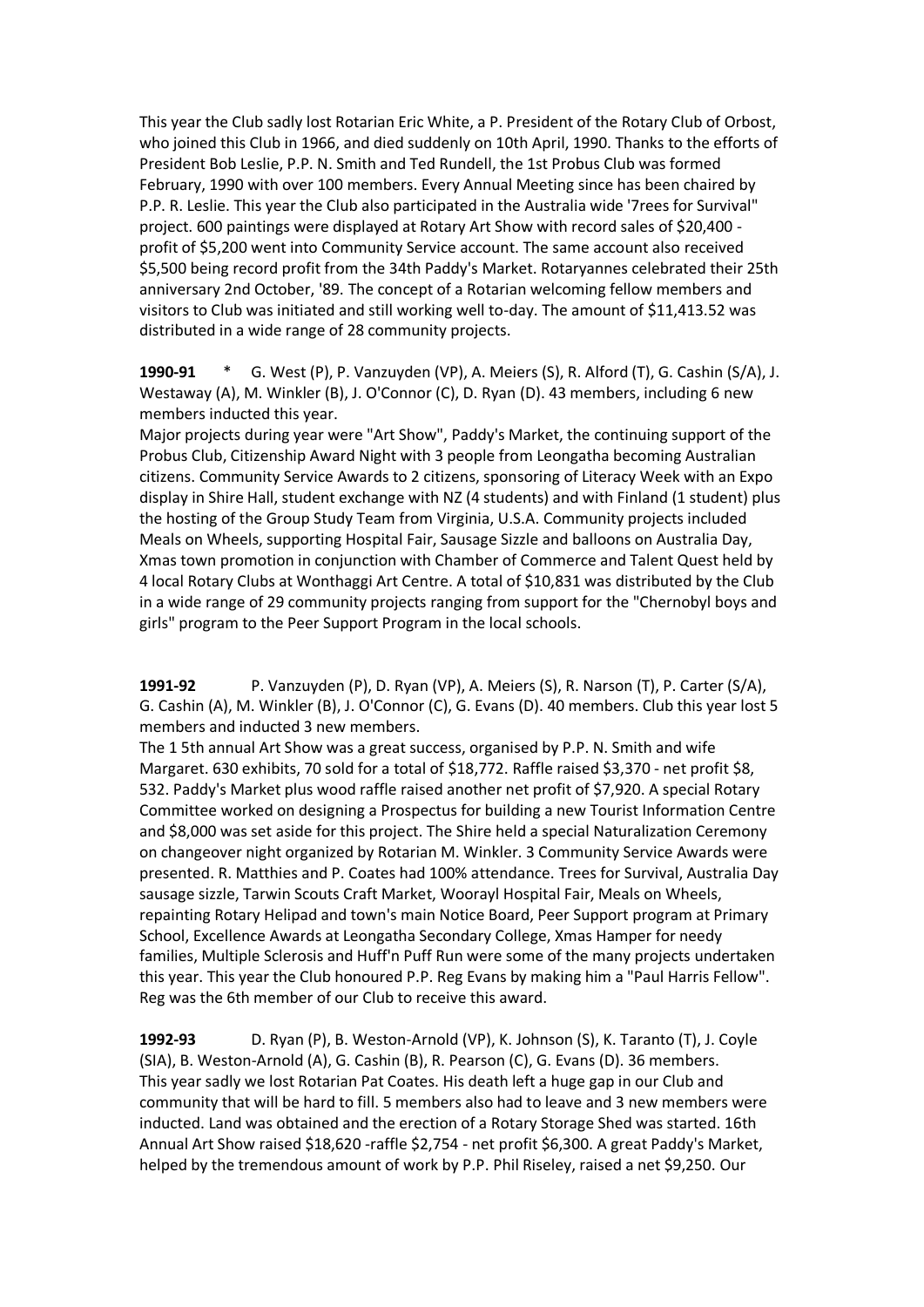twelve month exchange student withdrew at the last moment but a new student will be arriving from Canada in August. We had 2 matched twins to NZ. - Kate Lawry and Cherrie Draper. The presentation of Small Business Awards and the organization of a Small Business Seminar were a great success. Applicants for the Summer Science School in Canberra are being sought also. Congratulations to Kevin Taranto and Roy Matthies, 100% attendance this year. Community activities included Meals on Wheels, Peer Support Program, Australia Day celebrations, Excellence Awards, M.S. Huff'n Puff Run, Easter activities and Hospital Fair. Club activities included entertaining Bangladesh G.S.E. team, testicular cancer talk, progressive dinner, trips to Melbourne Harness Racing and 42nd Street" helped to make this a very successful year. \$5,612 was donated to 22 community projects, \$4,000 toward Tourist information Centre and \$7,390 for purchase and erection of Rotary Shed plus \$1,000 to Rotary Foundation, making a grand total of \$18,002 distributed; a great year in the history of our Club.

**1993-94** B. Weston-Arnold (P), P. Pearson (VP,1, C. McKenzie-McHarg K. Taranto (T), M. Bone (S/A), R. Pearson (A", J. Coyle (B~ F Bright (C), F. Shaw (D). 36 members. Our new President Basil (who is also a P. President of the Rotary, Club of Maungaturoto, NZ and wife Judy are looking forward to a busy year of fellowship and community projects in this year of our 40th anniversary.

A very successful Art Show has already been organized and conducted under the able leadership of P.P. Noel Smith and wife Margaret. This show netted a gross total of \$19,641 plus the ladies, canteen sales of \$411 and a very successful raffle of \$2828. Gemma Zelmanovits, a female Canadian exchange student, has been organized to arrive

here early in September. 4 students from our District have been placed in the Siemen's School of Science.

The Club has also organized a student essay writing competition for all Leongatha Secondary Schools, the subject being the "History of our District With several other worthy projects on the agenda, we can look forward to another very successful year in the history of our Club, under Pres. Basil's leadership.

**1994-95** R. Pearson (P), G. Evans (VP), Col McKenzie-McHarg (S), J. Dyer (T), P. Higgins (S/A), G Evans (A), J. Coyle (B), R. Bright (C), F. Shaw (D) Membership 32.

Major events. Art Show very successful with a net profit of \$6,603.57 and Paddy's Market with a net profit of \$5,031.15. The profit included \$1,298.70 from wood raffle and cubby house sales. Unfortunately this was the last Paddy's Market that had the influence of our Past President and the Club's first Paul Harris Fellow, Phil Riseley who died just prior to this Paddy's Market.

November 7 ' the Club held the Inaugural Debate between Mary MacKillop College and Leongatha Secondary College with the topic "Is marriage a dying institution?" with Leongatha Secondary College the Inaugural winner. P.P. Alan Hyde made and donated the shield and this Debate has continued on in the Rotary year ever since. The Rotary Exchange students for the year were Thomas Verbeet incoming from Germany and Janelle Malone outgoing to Brazil. On the 20th February, the Club celebrated Rotary's 90th Birthday and topped the night off with President Ross presenting P.P. Ray Alford with a Paul Harris Fellow. On 18th July, it must be noted that Brian Chapman, Agriculture Pilot was a visitor to the Club. Brian is still a visitor to this Club when he works in this area.

#### **1995-96** G. Evans (P) F. Shaw (VP) C. McKenzie-McHarg (S) N. Dunwoodie (T) G. West (S/A) 32 Members.

Again our two major fundraisers were very successful with the Art Show returning a profit of \$4,700.00 and our Paddy's Market returning a great result of \$6,100.00. During the year we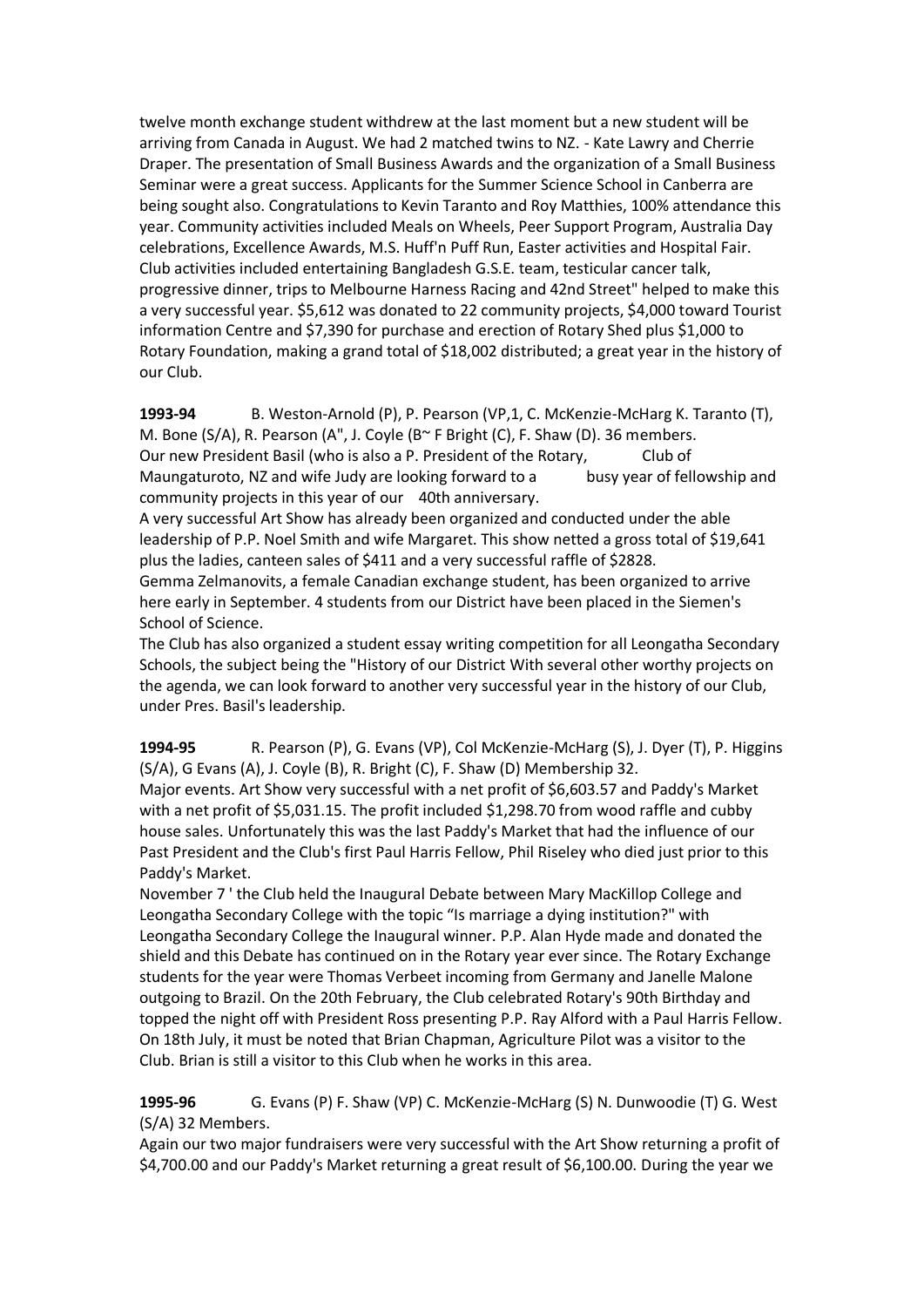had some great nights of impromptu speaking organised by Geoff Cashin. These nights highlighted some special skills of our Club. Other Club activities were Meeniyan Bowls Club night and BBQ. Leongatha Croquet Club night and BBQ. Christmas Dinner at the RSL. Combined meetings with Inverloch and Wonthaggi Clubs also with Leongatha Lions Club to raise funds for Seeing Eye Dogs Appeal. Student Exchanged saw Janelle Malone arrive home from Brazil and we hosted Akemi Matsura from Japan.

Also \$5,000.00 added to the Tourist Stop Fund.

1996-97- F. Shaw (P) M Winkler (VP) C. McKenzie-McHarg (S) N. Dunwoodie (T) K. Howard (S/A) 30 Members.

Another successful year in the History of our Club. Of course our Art Show and Paddy's Market were again very profitable and achieved a great deal of fellowship amongst our club. A good night was had by all at our Bus Trip to Sunset Boulevard Show in Melbourne and also at the Progressive Dinner Bus Trip night at various Rotarians Homes. A great highlight was the presentation of a Paul Harris Fellow to Past President Pat Higgins. Some other club activities were Youth Career and Vocation awards. Summer Science School promotion. The Great Debate Leongatha Secondary College v Mary MacKillop College. Leongatha Secondary College were the Winners. Youth Exchange. Akemi Matsura returning home to Japan and Tanya Polleti from Fish Creek left for Zimbabwe.

**1997-98** M. Winkler (P) R. Bright (VP) G. Beasley (S) Bob Leslie (T) G. Evans (S/A) 29 Members.

Art Show and Paddy's Market very good again with results of \$5,200.00 Art Show and \$3,800.00 Paddy's Market. Noel Smith (Art Show Director) awarded a Paul Harris Fellowship for his many years of Rotary Service. We held an Employment Seminar at the Leongatha Secondary College for year 10 students. This was very well received by both students and teachers. Donated \$1,000.00 towards Blind Student Chris Bailey's trip to Hurstville Alabama USA for space program education. Another 2 great Community Projects were the painting of old Courthouse and painting of Gates at Leongatha Showgrounds. Other Club Activities included Progressive Dinner via Coach, Children's Christmas party, Woodcutting BBQ nights, welcomed three new members, Promotion of Medi-Alert Program, Purchased Tandem Trailer for our club use. Transferred \$8,500.00 to Tourist Stop Fund.

**1998-99** R. Bright (P) C. McKenzie-McHarg (VP) R. England (S) B. Leslie (T) G. Beasley (S/A) 28 Members.

Again a busy year for our club. Three members travelled to Bairnsdale to assist with Flood Relief work. Art Show and Paddy's Market once again successful with Paddy's Market revenue down slightly due to lack of donated goods for sale. International Service Proved to be very active this year with Neil Langstaff returning from GSE exchange in Germany and Nick Dudley being selected to GSE team for trip to England. Hosted Atsuro Tanaka from Japan for 12 months and selected Kirsten Mee for 12 month exchange to Sweden. Tanya Polleti from Fish Creek spoke to the Club on her recent 12 month exchange in Zimbabwe. Other Club activities were Hosted 5 couples on Friendship Exchange from Colorado USA. Assisted with City Link opening in Melbourne. Schools Debate Night. Justine Schellekens from Mary MacKillop College attended Siemens Science School. Bowls night at Meeniyan. Rotary Great Industrial Experience program.

**1999-2000** C. McKenzie-McHarg (P) P. Carter (VP) R. England (S) B. Leslie (T) G. Evans (S/A) 39 Members.

Art Show and Paddy's Market once again proving a good income source for our Club. Art Show \$4,700.00, Paddy's Market \$2,300.00. A great year for new members, Club inducted 7 new members. Nick Anagnostou, Paul Beck, Col Byatt, Michael Delaney, Nick Dudley, Neil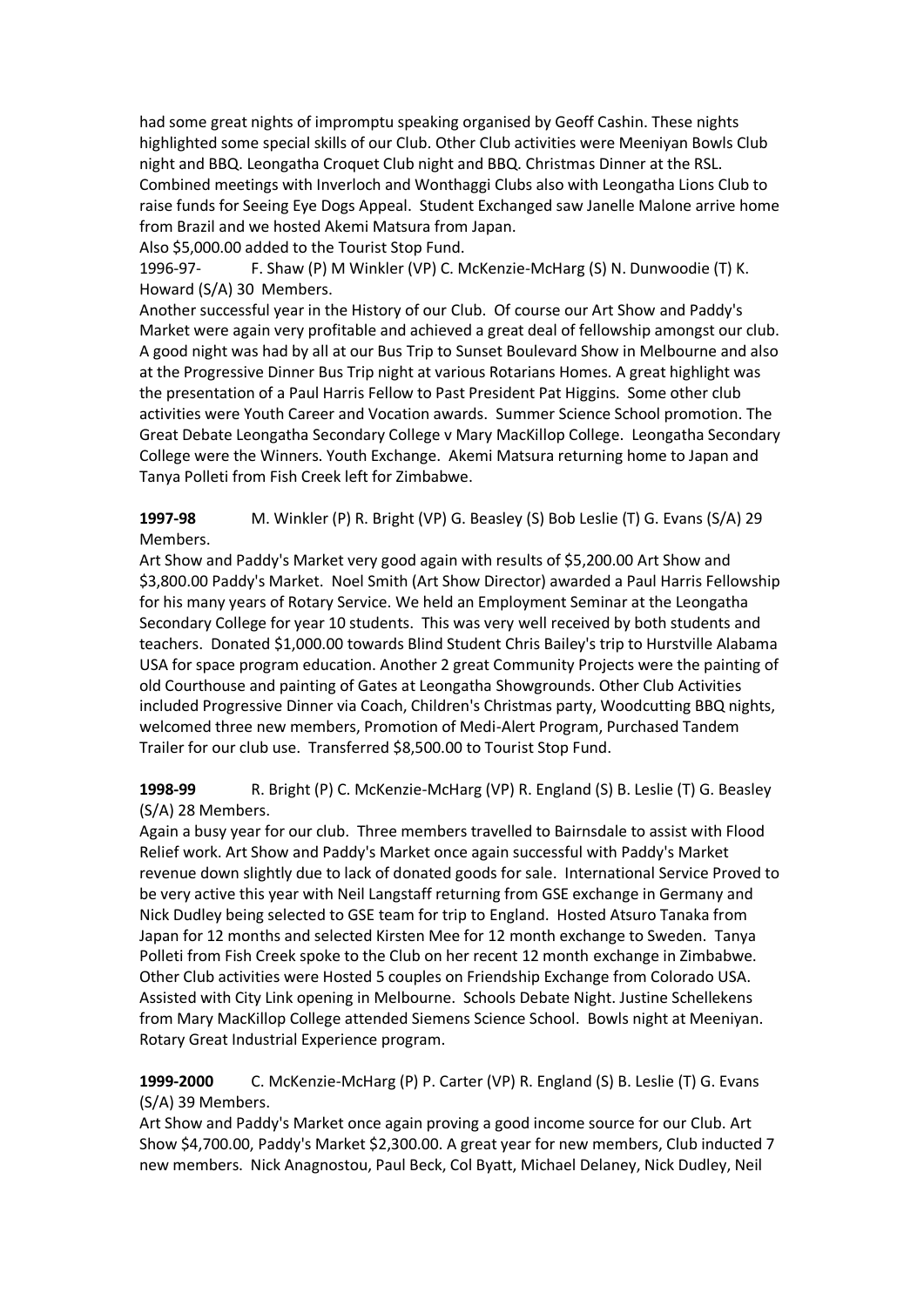Langstaff and Michael Malone. Kirsten Mee returned from 12 month exchange in Sweden. Had a very successful Combined Services Dinner with approximately 120 people in attendance. Other Club activities were Men's Health Night, Bowling night and BBQ at Meeniyan. Wood cutting and BBQ nights, Bowel Scan Program. District Conference at Geelong. Schools Debate, Christmas Break up Party at Kev Taranto's Farm, Paul Harris Fellowship presented to Ron Stanley for service to Rotary and the community.

**2000-01** P. Carter (P) D. Ryan (VP) N. Langstaff (S) M. Westaway (T) M. Oliver (S/A) 38 Members.

Erection of toilet block at Tourist Information Stop. First female Member Jill Carmody inducted to Club, and two other new members Stuart Evans and John Mackie. Art Show moved to Memorial Hall and was a success. First manpower raffle organised and raised \$1,800.00. 45th Paddy's Market again a good income raiser for our Club We sent Tony Jackson on 12 month exchange to Sweden. Also Kim Gilliland was part of the GSE Team to India and participated in New Zealand twin programme with Karly Larkin from Leongatha and Odette Arthurs from New Zealand. Also organised welcome home party for GSE team returning from India. Other activities included Lawn Bows Night at Meeniyan, Croquet Night at Leongatha, Second Year of Bowel Scan Programme. Family Christmas Party. Catering at Winkler's Clearing Sale.

**2001-02** D. Ryan (P) G. Templeton (VP) N. Langstaff (S) M. Westaway (T) M. Oliver (S/A) 42 Members.

Continuation of Toilet and Information Stop Project. Many Social events at President Dennis and Jill Ryan's house with the last gathering raising \$320.00 for Salvation Army Red Shield Appeal. Welcomed 3 new Members to our Club Meg Riseley, Kerry Pritchard and Martin Scrimshaw. Again a very successful art Show and Paddy's Market. Returning a great financial result for our club. Held a Community Health Night with topics covered Diabetes and Skin Cancer. Sent 4 Students to the RYPEN Camp. Our 12 Month exchange programme was very busy with Tony Jackson arriving home from Sweden and we welcomed Louise Dubois from Belgium for 12 months and selected Sarah Lawry to be our next outbound student to Canada. Other activities included Combined Rotary Meeting with Foster Club and GSE Team. Bowls Night at Meeniyan. Wood Raffle at Leongatha Show. Australia Day Celebrations. Repaint Helipad at Hospital, Bowel Scan Programme, Children's Christmas Party at McIndoe Park.

**2002-03** G. Templeton (P) K Taranto (VP) N. Langstaff (S) M. Riseley (T) C. Byatt (S/A) 38 Members.

A Busy year with Richard Pegler and Ron Stanley organising another successful Art Show and also the Clubs 48th Paddy's Market was a financial boost to our club funds. Louise Dubois returned to Belgium, Sarah Lawry left for 12 months exchange to Canada and Daniel Langstaff selected for next years exchange. Another great Debate Night with Leongatha Secondary College winning the trophy back after 4 years losing to Mary MacKillop College. District Conference in Geelong and Rotarian Michael Malone took part in the Ride to Conference and his efforts in fundraising produced in excess of \$4,000.00 for Drug Addiction Programs. The year ended at changeover night with a presentation of a Paul Harris Fellowship to Past President Dennis Ryan. Other Club activities included Wood Cutting and BBQ at Ross Pearsons. Children's Christmas Night at McIndoe Park, Bowel Scan Program. Bowls Night and BBQ at Meeniyan.

**2003-04** Kevin Taranto (P), Jill Carmody (S), Stuart Evans (T), Meg Riseley (PE and Club Service), Gary Templeton [Immediate PP], Paul Beck (Vocational SD)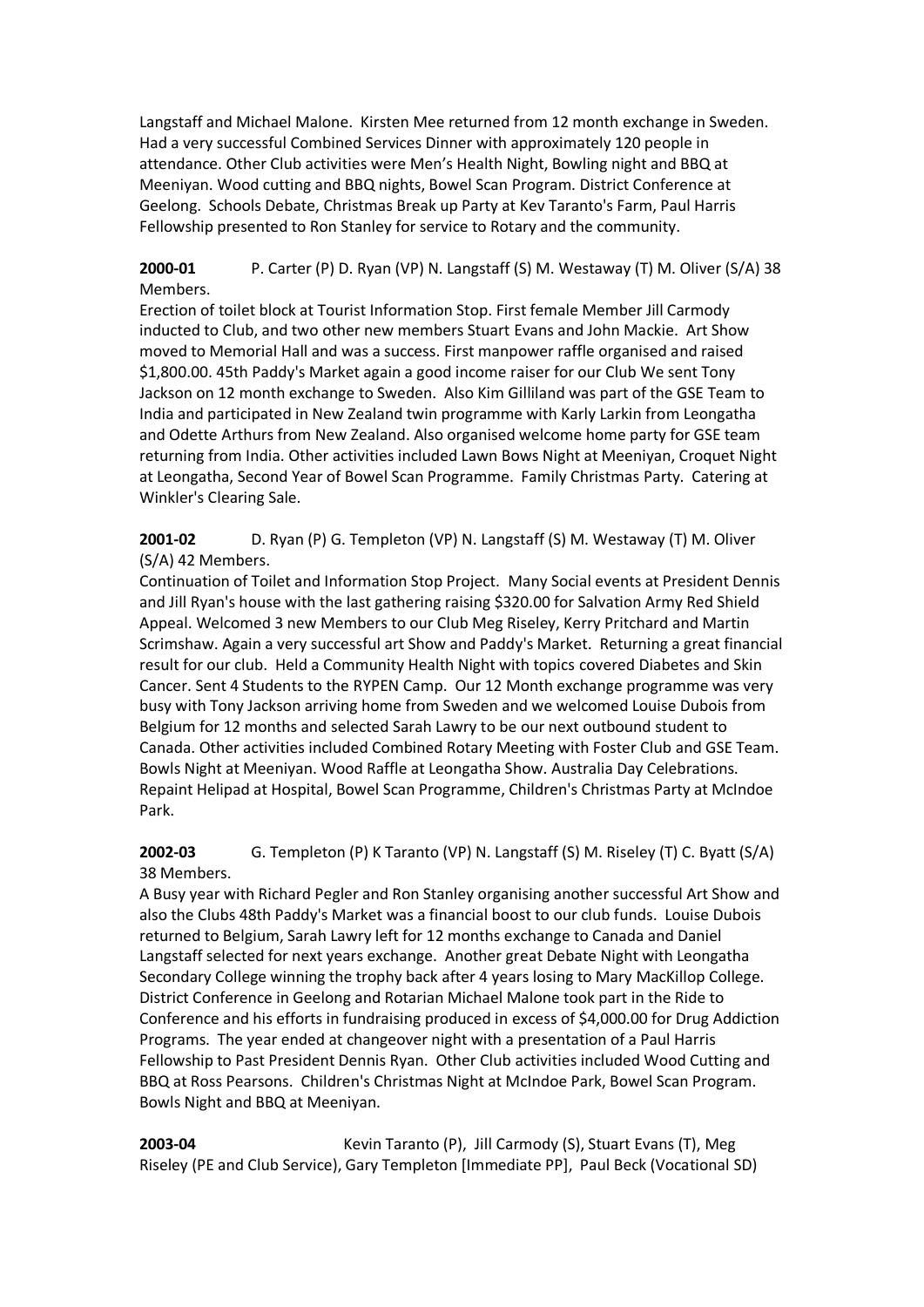Michael Westaway (S/A), Michael Malone (International SD), John Mackie (Community SD) 39 Members

This year was approached with much anticipation, as Kevin [Tonto] Taranto, and Leanne, had already been having a very positive influence on the club for some time.

An inspired selection right at the start was Col McKenzie-McHarg as the bulletin editor. This bought an eloquence and turn of phrase to the club, which to say the least was a little "different", for instance I quote the following: "relaxed affair the last meeting I must say got off to a late start, and finished up early. The middle was a bit all over the place dog's breakfast affair".

Student exchange was well and truly on the agenda, Daniel Langstaff left for Switzerland and we welcomed Franzi Schumacher from Germany. Another returning student was Sarah Lawry who had been in Canada.

We participated in the RYPEN seminar at Forest Edge, the students were, Rachel Harley, Mary MacKillop Catholic Regional College, and Garry Bethune and Amanda Lucas, from the Secondary College

We had several long serving Rotarians who retired this year [not Pres Kevin's fault!]. They were PP Phil Carter [Pres 2000 -01], PP PHF Pat Higgins [Pres 1987-88], PP Bob Leslie [Pres 1989-90], and PP PHF Noel Smith [Pres 1973-74], a lot of experience lost.

On the other hand we welcomed the induction [again] of John O'Connor [Real Estate] This was our 1<sup>st</sup> ride to conference [Bendigo]; Pres Kev and Michael Malone represented our club. Overall, the ride raised \$6,000, for the Life Education Program. Speaking of rides, bit hard to beat Lindsay Powney, who rode a postie bike from Brisbane to Darwin! Michael Malone made an application for GSE Team Leader to Alabama, Michael was not successful, but he learnt a lot for his next try.

We all were on deck for the 48<sup>th</sup> Paddy's Market, but it is getting harder to acquire goods of value.

The art show was run and won again. Total receipts for the night were \$15,213. \$6,800 was transferred to the club. We continued to support the Shires Australia Day program, by setting up chairs / stage etc. and also providing the public address system.

This year being our  $50<sup>th</sup>$  anniversary, a very busy committee worked to ensure a great night was had by all. Guest speaker was Dr. Peter Love, from Swinburne University.

Pres Kev and Leanne hosted a very enjoyable Children`s Christmas Party. Santa [Lindsay] arrived by Harley Davidson, quite a sight to hear!

Some worthwhile progress was made to the tourist stop over several working bee`s, and we had a very productive wood cutting arvo in John Mackie`s back paddock.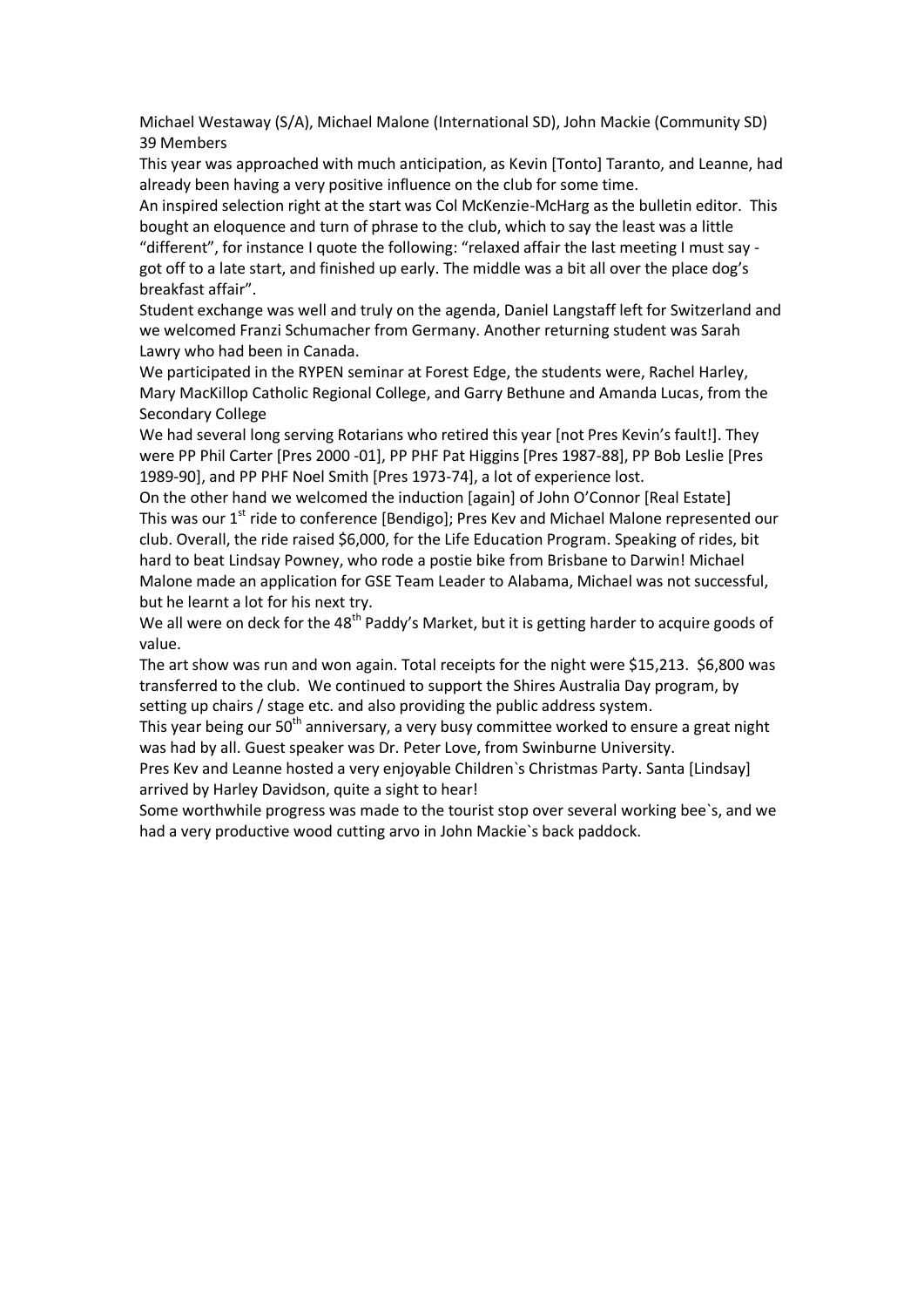#### **2004 –05**

Meg Riseley (P) Michael Malone (PE & Club Service), Jill Carmody (S) Stuart Evans (T), Kevin Taranto (Immediate PP) , Michael Westaway, (Intl SD) Lindsay Powney (S/A), John Mackie(Comm SD) Michael Delaney (Voc SD). 36 Members

Our first and to this time, only lady President, Meg is the daughter of the legendary PP, PHF, Phil Riseley, who was our first Paul Harris Fellowship Awardee.

Meg had aimed to complete the toilet stop, but for various reasons this did not occur. Two members were called to higher service, they were PP Roy Matthies [Ret], and Rotarian Geoff Cashin.

\$7000 was raised at the Annual Art Show, but Paddy's Market struggled, only raising \$778, the wood raffle on the other hand, raised \$1472! Community director John Mackie presented a cheque for \$2250 to the club.

We had several joint club events, most notably at Wonthaggi to celebrate the 100<sup>th</sup> Anniversary of Rotary.

The Club maintained our involvement with student exchange, sponsoring 1 outbound and 1 inbound student. We also had 3 students attend the RYPEN weekend at Forest Edge.

#### **2005-2006**

Michael Malone (P), Stuart Evans (Club Service & PE) Jill Carmody (S), Don Bruce (T), PP Meg Riseley (Immediate PP) PP Kev Taranto (Community SD), Michael Westaway (International SD) Michael Delaney (Youth SD) Nick Dudley (S/A), Col Byatt [Vocational SD & Ride to Conference]. 35 Members

This year had a very sombre start as incoming President Michael lost his wife Rhonda to cancer in the days before the changeover. It was Rhonda's wish for Michael to continue with Rotary so he did. Surrounded by his family, Michael took office in memory of Rhonda, who had been his biggest supporter [in everything he had done].

Michael instigated the Sunday market. Driven by John Mackie, this was expected to gather momentum. Despite our best efforts, this did not prove to be the case, however \$5,244 was raised over the year.

A Melbourne Cup function at Eugenie's was a great success; this was an event close to Rhonda's heart.

\$6,352 was raised for an oxygen pump unit at the Palliative Care unit at the Southern Health Service

The Annual Art Show was our best fund raiser, with \$9,180 going into our coffers.

Michael M is a great supporter [now director] of Gippsland Rotary Centenary House, and this club donated \$14, 049 to the start of the project.

This was a busy Rotary year for student exchange: we welcomed Elliott Dearman back from Sweden, farewelled Rebecca Dutton to Germany, and selected Grace Collins for exchange to Brazil [In Jan 07]. Daniela Peier returned to Switzerland and our next incoming student is Marie Guillemain from France.

Youth Services were very busy, with involvement in the Secondary Schools Debate, National Youth Science Forum, RYPEN, and MUNA.

Our Ride to Conference team of Michael Malone, Kevin Taranto, Kerry Pritchard, Stuart Evans, and Col Byatt, raised \$6,500.

#### **2006-2007**

Stuart Evans (P), Neil Langstaff (Club SD & PE), PP Michael Malone (Immediate PP), Nick Dudley (S), Don Bruce (T), PP Kev Taranto (Comm SD), Col Byatt (Intl SD), Michael Westaway (Voc'l SD), Bruce Grainger (S/A). 35 Members

The club distributed over \$19,650 this year and had an interesting program.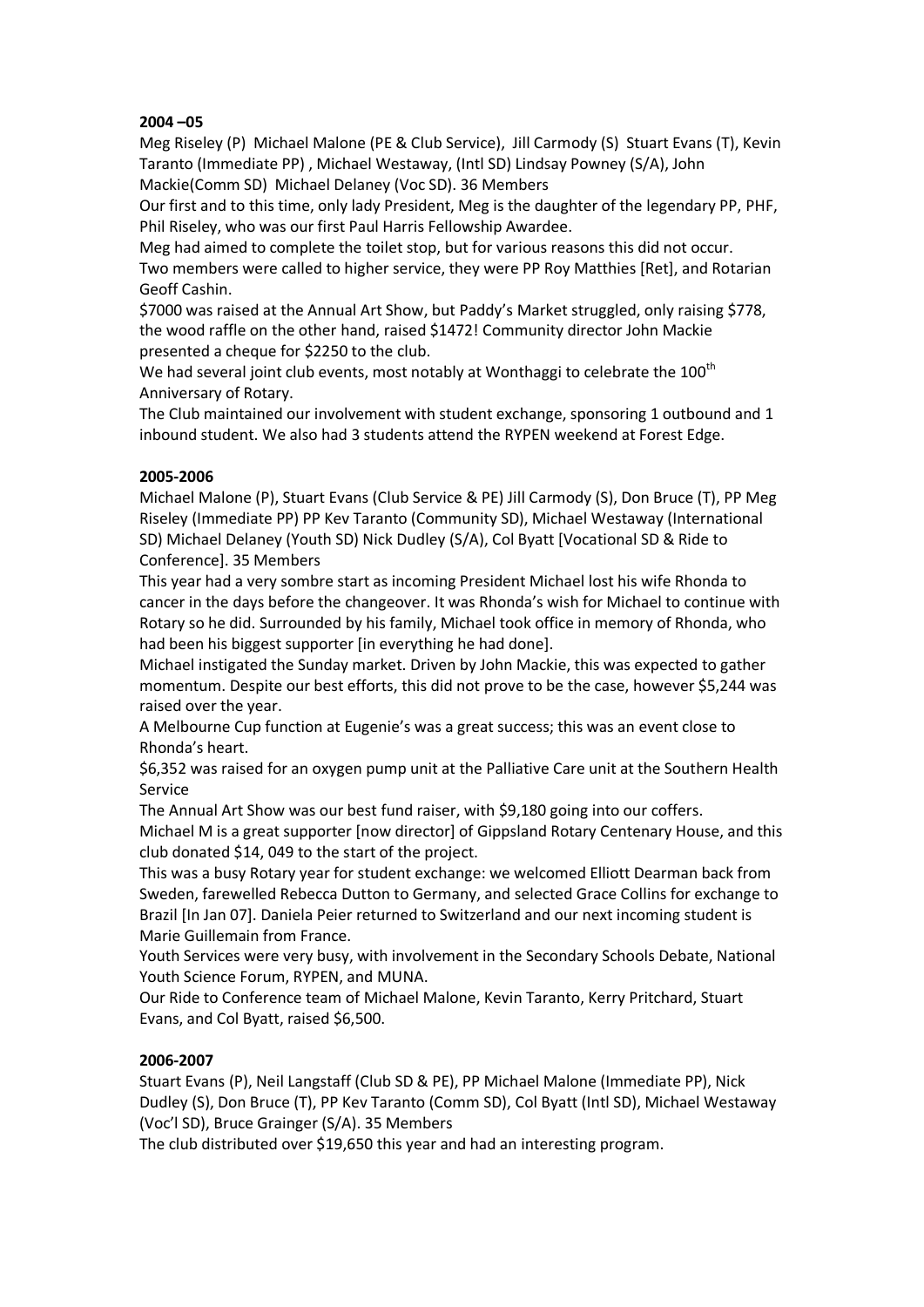The Art Show was again the biggest fund raiser of the year, followed by our Cup Day at Eugenie's [\$3,500], again the proceeds going to palliative care.

2007 was our inaugural "Show & Shine" event, which was a hint of bigger and better things to come.

New members were Gordon Morrison [Finance Manager], Helen Barrow [Pharmacist], and retiring members were PP Roy Bright, Rotarians Kevin Howard, Martin Scrimshaw, and June Alexander.

This year, 2 Paul Harris Fellowships were conferred on PP Richard Pegler and PP Garry Gardner. Before the year was out, we mourned the passing of long serving member, PP [1977-78], PHF, Richard Pegler, a friend to all, including your author.

It is not often that someone from "Head Office" talks to the club in person, but we were able to have a talk from Carrie Charles who was at that time, Don Bruce's future Daughter in Law. Carrie was an employee of Rotary International in Chicago USA.

Carrie and Dan are now happily married and ensuring the family business continues. PP Michael Malone had the honour of leading the District GSE team to Wichita Kansas USA. Student exchange remained large in the clubs program: we hosted Marie Guillemain from France. Bec Dutton returned from Germany and Grace Collins is in Brazil.

#### **2007 – 2008**

Neil Langstaff (P), Nick Dudley (S), Gordon Morrison (T), PP Stuart Evans (Immediate PP), John O'Connor (Club SD & PE), PP Kev Taranto (Community SD), Col Byatt (Intl SD), PP PHF Garry Gardner (Vocational SD). 32 Members.

Pres Neil listed the many and varied projects and involvements over the year: Meals on wheels, Art Show, Melbourne Cup Day, Show & Shine, Leasing out Hessian Screens, Men's Health Night, Corks for Motor Neurone Disease, Bowel Scan Project, Collect/Cut firewood, Building a Raised Garden at the Gray St Special Accommodation Center, Attend District Conference, Newsletter, Fellowship, Family Nights, Interesting Guest Speakers, Visits to The RACV at Inverloch and Mirboo Nth Brewery, Continued interest in the Secondary Schools Debate, and vigorous participation in Youth exchange, RYPEN, and Youth Science Awards.

\$28,474 was raised from all sources, to support club projects.

Our incoming International exchange student was Amanda Nelson, from Moscow Idaho USA, outgoing was Ellie Thwaites, who departed for Oberland Switzerland.

The annual Secondary Schools Debate was won by Mary MacKillop Catholic RC.

This was the year we first looked into the possibility of creating new committee structures going forward. This was led by Pres Elect John O'Connor and his team.

The Art Show, Cup Day @ Eugenie's, and Show & Shine, were again the major fund raisers for the year.

#### **2008-2009**

John O'Connor (P), Helen Barrow (S), Gordon Morrison (T), PP Neil Langstaff (Immediate PP), Col Byatt (Int SD & Membership), PP Ross Pearson (Rotary Foundation), Bruce

Grainger/Michael Delaney (Club Administration & PE), PP Kevin Taranto (Service Projects), PP Col McKenzie-McHarg (S/A) with Michael Westaway as Assistant. 28 Members

Two incoming presidents? This was due to  $1<sup>st</sup>$  nominated president Michael Delaney having to resign the position due to work commitments. Fortunately at short notice, a very worthy replacement in the shape of Bruce Grainger agreed to take the position.

This year saw the introduction of the "Club Leadership Plan" which went smoothly, thanks to much forward planning and the goodwill of members.

An innovation this year was the exciting "Guess Who's Coming to Dinner" fund raisers.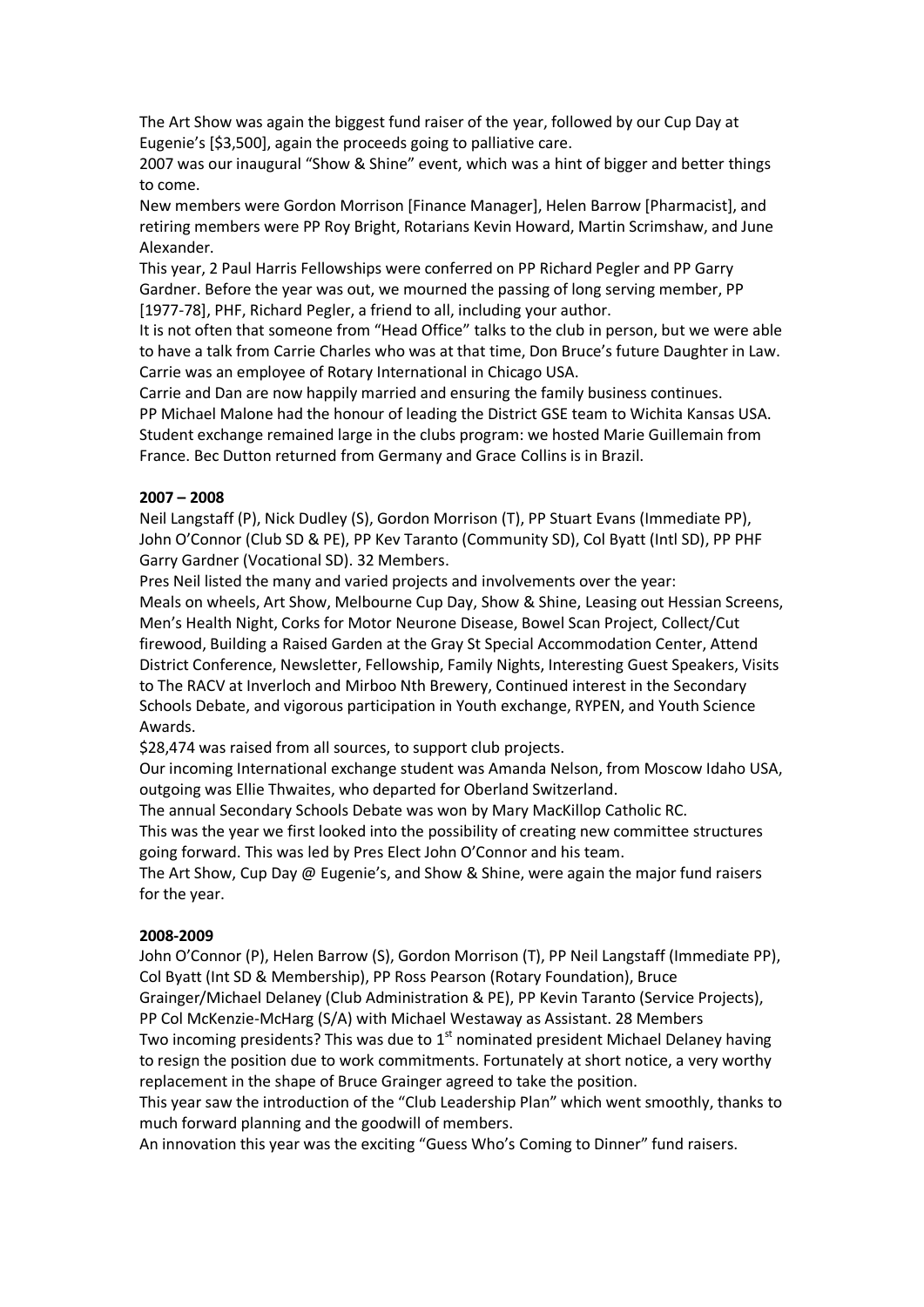Our regular "Money Makers" all were well run and some additional events were a fund raising dinner for Polio Plus, the Christmas Toy Appeal, Combined meetings with the Rotary Club of Foster and the Lions Club of Leongatha.

We also assisted Red Cross to cater for fire fighters at Mirboo Nth during the bushfire emergency.

Unfortunately we had a net loss of members this year due to some retirements and not enough new members. At the end of the year the club had 27 members.

Ellie Thwaites has returned from Switzerland and Tom Dudley is preparing for his trip to Europe. Special effort went into publicity this year; the intention being to raise the public profile of the club.

The Secondary College Debate was well contested with Leongatha Secondary College winning. Fellowship at club meetings and gatherings has been a feature this year. The bulletin has maintained a high standard, which continued during the smooth changeover from "His Honour" Col McKenzie-McHarg, to "Justice" Bruce Grainger. The inclusion of "Candid Camera" photo`s on a regular basis has brightened up the publication, law suits are pending.

The club raised \$42,834 gross during this year.

#### **2009 – 2010**

Bruce Grainger (P), Kerry Pritchard(S), Gordon Morrison (T), PP John O'Connor (Immediate PP), Col Byatt (Club Administration & PE), PP Col McKenzie-McHarg (Membership & S/A), Jill Carmody (Service Projects SD), PP Ross Pearson (Rotary Foundation SD), Michael Malone (Public Relations SD). 27 Members

Perhaps the highlight, or most significant event of the year, was the induction of 7 high quality members in Kerrie Baker [Insurance], Philip Butte [Hotel Management], Ed Carmody [Travel Consultant], Jim McNiven [Automotive Parts/Accessories Retailer], Lindsay Moore [Veterinary Services & Geelong Supporter!], Danny O'Neill [Accountant], and Kerry Thornton [Business Proprietor].

This year also saw two more inductees as Paul Harris Fellows, when PP Ross Pearson and PP Col McKenzie-McHarg were honored by the club..

The enthusiasm generated by the new blood, coupled with the implementation of the "Club Leadership Plan" by PP Gary Templeton, really kept the club on its toes.

This was also the start of the **"Gallipoli Project"** which involved the selection of 3 students to attend the Anzac dawn service in Turkey, being hosted by Turkish families and then a return visit to Australia by Turkish Students, with their teachers. The local RSL was, appropriately, also involved in helping fund the project. The project was embraced by the whole club, while being driven specifically by Col and Barb Byatt.

Some innovations were a BBQ at Mossvale Park to start the year and a President's Cocktail Party to end the year.

A special night was run at the Mardan Hall as a fundraiser for the Gallipoli project.

A great supporter of our club is Carmel Slater, who again staged a concert at the Celia Rosser Gallery, Fish Creek.

A re-designed, re-invigorated and re-named "Prom Country Arts Show" was a success and the "Show & Shine" continued to grow.

#### **2010 – 2011**

Col Byatt (P) , Kerry Pritchard (S), Gordon Morrison (T), PP Bruce Grainger (Immediate PP), Paul Beck (Club admin & PE)], Kerrie Baker (Public Relations SD), PP Kevin Taranto (Service Projects SD), PP PHF Ross Pearson (Rotary Foundation), PP PHF Col McKenzie-McHarg (Membership SD), Ed Carmody (S/A). 33 Members.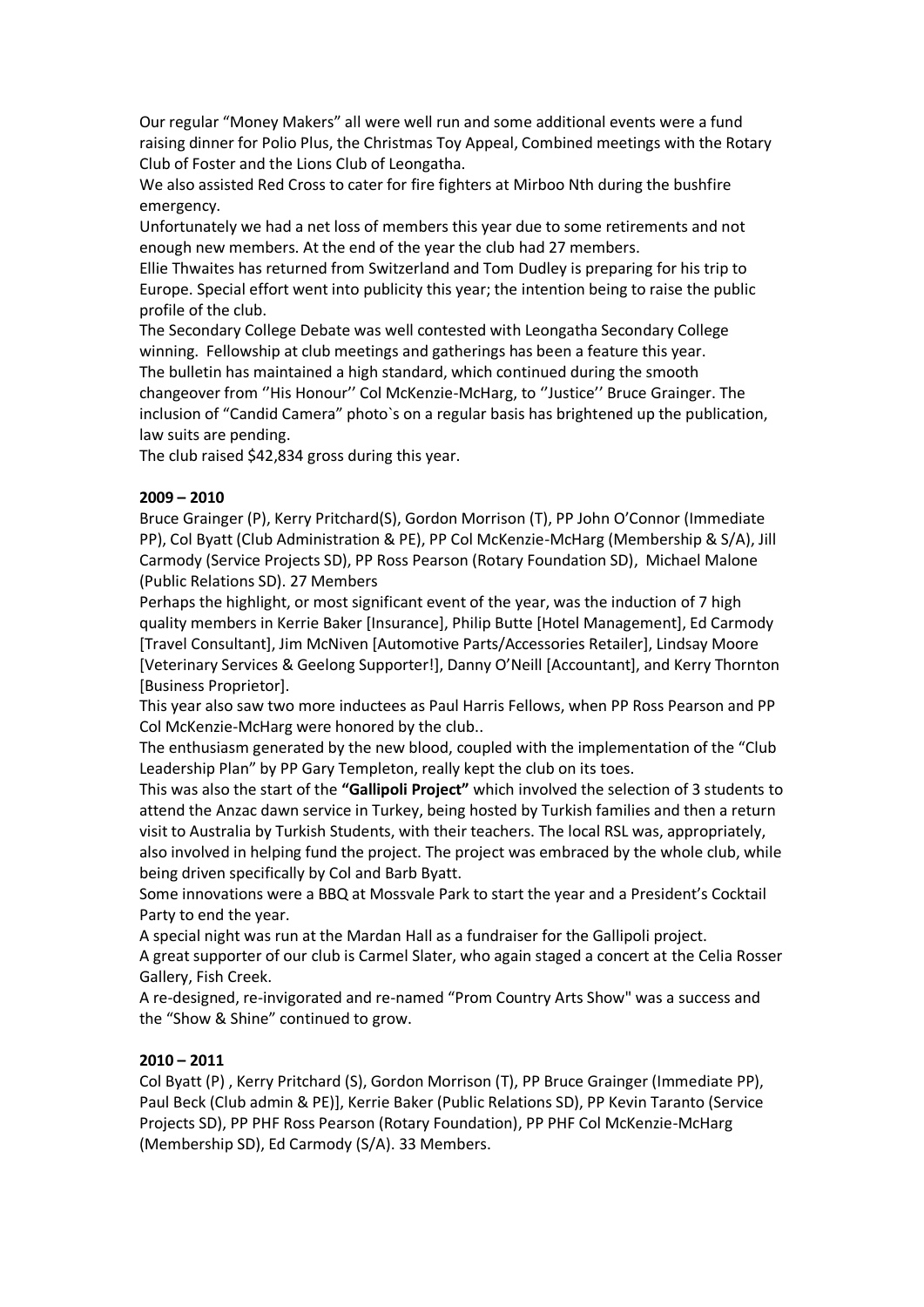This year, the club's strategic plan was implemented. This was driven by Gary Templeton with input from current directors and past presidents. Membership has now grown to a very healthy 39 by the end of the Rotary year. New members Leonnie McCluskey [Education – Primary], Shirley Seabrook [Agricultural Consultant], Taehee Lee [Dental Surgeon], Harry Leggett [Manufacturing], Kaz Hughes [Real Estate Sales] and Sue Dutton [Nursing Services] were welcomed to the club.

Thanks to the efforts of Kerrie Baker and Phil Botte the club has its own website, and we are being dragged kicking and screaming into the "E" ways of the  $21<sup>st</sup>$  century.

Fund raising was up by \$20,000 on last year, thanks to the usual events i.e., a "Hard Day's Night" Dinner Auction, a lot of work for the committee, but a great result.

Student exchange continues with Tom Dudley back from Switzerland and Abby Butler off to the USA. Thilo Schweizer from Switzerland is making his mark on the Leongatha community. RYPEN, MUNA, RAIC, and the Secondary Schools Debate all continued, with Leongatha Secondary College winning the debate.

We met with the Rotary Club of Korumburra to hear the story of the Wonthaggi Desalination Plant and everybody can make up their own mind on that one!

\$31,000 has been distributed this year, notably \$10,000 to the town of Charlton, which had been badly hit by floods. The Gallipoli project continues to gather strength, as it continues to garner support from the schools and the RSL.

Our secretary was being swamped by emails from many sources, not the least of which was the district. Such is the new "E" world. We had enjoyable outings such as visiting "Bellevale Winery", Christmas break up at the McKenzie-McHarg's, a working bee and BBQ at the Rotary Shed and fellowship at Kerry Thornton's.

"New" member Ed Carmody proved to be a very effective Sergeant at Arms. Instigated by Pres Col, each 5<sup>th</sup> Monday of a month we enjoyed social dinner away from our usual venue, such as "The Manna Gum", 'Thornton's", "Bellevale Winery" and McCartin's Hotel.

The 2010 – 2011 annual report also contains a very detailed story on the Turkish Exchange by Rtn Leonnie McCluskey.

#### **2011 – 2012**

Paul Beck (P), Kerry Pritchard (S), Gordon Morrison (T), PP Col Byatt (Immediate PP), Nick Dudley (Club Administration & PE), Daniel O'Neill (Service Projects SD), Kerrie Baker (Public Relations SD), PP PHF Col McKenzie-McHarg (Membership SD), Ed Carmody (Rotary Foundation SD), Jim McNiven (S/A). 39 Members

President Paul and his team led the club through a very successful year and fellowship was a highlight. The club was described at district level as vibrant, and a definite buzz was evident at meetings. The club's strategic plan continued, and we were within reach of several of the goals in the Five Year Plan. The membership of the club at the end of the Rotary year is now 43, with 6 new members: Christine McDonald [Company Manager], Barry Paterson [Media Broker], John Ellis [Winemaker], Tim Marriot [Machinery Retailer], Jo White [Aged Care Management], and Alan Bartlett [Real Estate Sales]. We also reluctantly accepted the retirement of PP PHF Ron Stanley, a member for some 40 yrs. Over 3 years our membership has increased by 16, and this was recognized by the district, who presented the club with a citation for "Highest Membership Growth 2008 – 2012". At Conference the District also awarded the club with the "Highly Commended Website". Thanks to Kerrie Baker and Phil Botte.

Our "MUNA" team was selected to compete in the Canberra final. They did not win but gave it a good try. The Turkish exchange continued to gather strength and popularity under the guidance of Leonnie and her "apprentice", Shauna.

We welcomed Leonie Albers from Germany for a 12 month exchange, Abby Butler returned from the USA, and Libby Panther departed for Switzerland.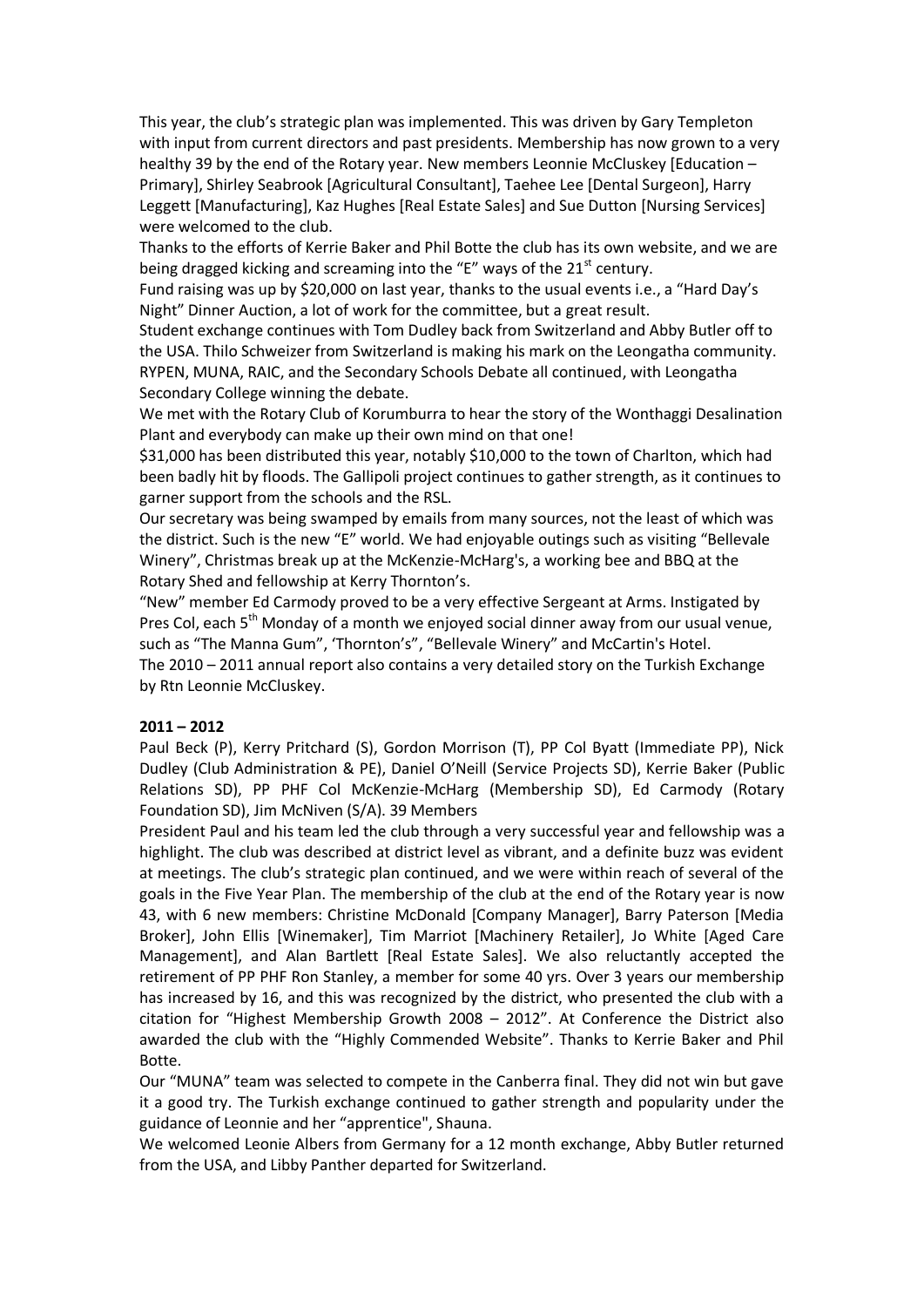Our 3 main projects have been successful, that is, the "Prom Country Art and Photography Show", The "Saturday Night Live" Supper Dance and the "Show & Shine". Net profit was approx. \$34,000 from these events alone.

Other notable fund raisers were the concert at the Celia Rosser Gallery Fish Creek, organized by Carmel Slater, "Hot November Night" put on by Korumburra Rotary Club and PP PHF and OAM Bill O'Neill, "Red Dog" film night organized by Kerrie Thornton and Marg Beck. Very welcome funds continued to flow from Nick Anagnostou's "Gold Coin" donation Jar, for his JP work.

This year the Jamie Taylor Trust set up in 1972 as a Benevolent Fund for his medical costs was wound up. It had been used through the years to support others with donations for medical costs. \$11,595 was divided between ROMAC, Interplast, and the Kelly Richards Family Trust. Our Mental Health Awareness Night, "Hats Off to Good Mental Health" was a success.

Again we were well represented on "Ride to Conference" with 6 riders participating. \$6,600 was raised and the "Quiet Achievers Award" went to Leonie Albers.

PP PHF Michael Malone's Kenyan project continues to gain District and community support with \$24,000 raised so far and our club has pledged \$5,000.

This year was the centenary of the Leongatha Secondary College [Leongatha High School]. A time capsule that was buried in 1972 was dug up and opened. We received a letter from Rotary President 1972 – 1973 Wal Slaney, addressing the club of 2012! Included were high quality photos of their Club at a meeting. Your author was introduced to this club by Wal Slaney.

Some social nights were held at Leongatha Bowls Club, McCartin's Hotel, PP Kev and Leanne Taranto's place, Lucinda Estate, and Pres Paul and Marg Beck's place.

2012 was a very busy and rewarding year with \$21,000 distributed, \$10,000 put aside for the expected big project in the next few years and \$5000 for the Kenyan project.

Over 20 members and partners attended the Ballarat conference.

Yes, the club is now on Facebook and Twitter.

#### **2012 – 2013**

Nick Dudley (P), Sue Dutton (S), Daniel O'Neill (T), Kerry Pritchard (Club Administration & PE), PP Paul Beck (Immediate PP), Jill Carmody (S/A), Jim McNiven (Service Projects SD), Ed Carmody (Rotary Foundation SD), PP Col Byatt (International Projects SD), PP PHF Col McKenzie-McHarg (Membership SD). Kerrie Baker (Public Relations SD). 44 Members

Our club continues to enhance its reputation for great fellowship, thanks to the interesting and varied programs offered to them.

New members are Cam Abood [Civil Celebrant], Jeremy Curtis [Knockwood Estate], Andrew Debenham [Dairy Nutrition], Mary Dortmans [Registered Nurse], Graeme O'Connor [Camping and Outdoors Retailer], and David Panther [Mens Wear Retailer]. Thanks Col McK McH for your hard work in attracting new members.

This year saw the passing of our last charter member PP Allan "Jacko" Miles [Ret] and also PP Roy Bright [Ret], PP Max Winkler [Ret] and John Westaway [Ret].

Four Paul Harris Fellowship Awards were presented this year, to PP Michael Malone, PP Kevin Taranto, PP John O'Connor, and PP Col Byatt, all very well deserved.

Meetings at members' homes were a feature of fellowship this year, such as the Christmas party at Jim and Shirley Seabrook's, PP PHF Ross and Marj Pearson's for the first meeting of the new year and a fellowship evening at Chris and Grant McDonald's for the 5<sup>th</sup> Monday.

Youth took a large part of the program as usual. The Secondary College Debate was won by Mary MacKillop Catholic Regional College. We also participated in international exchange, RYPEN, MUNA, RAIC, and the Gallipoli Turkish Exchange. This year 6 students participated in the exchange guided by Leonnie McCluskey and Shauna Delaney. We said good bye to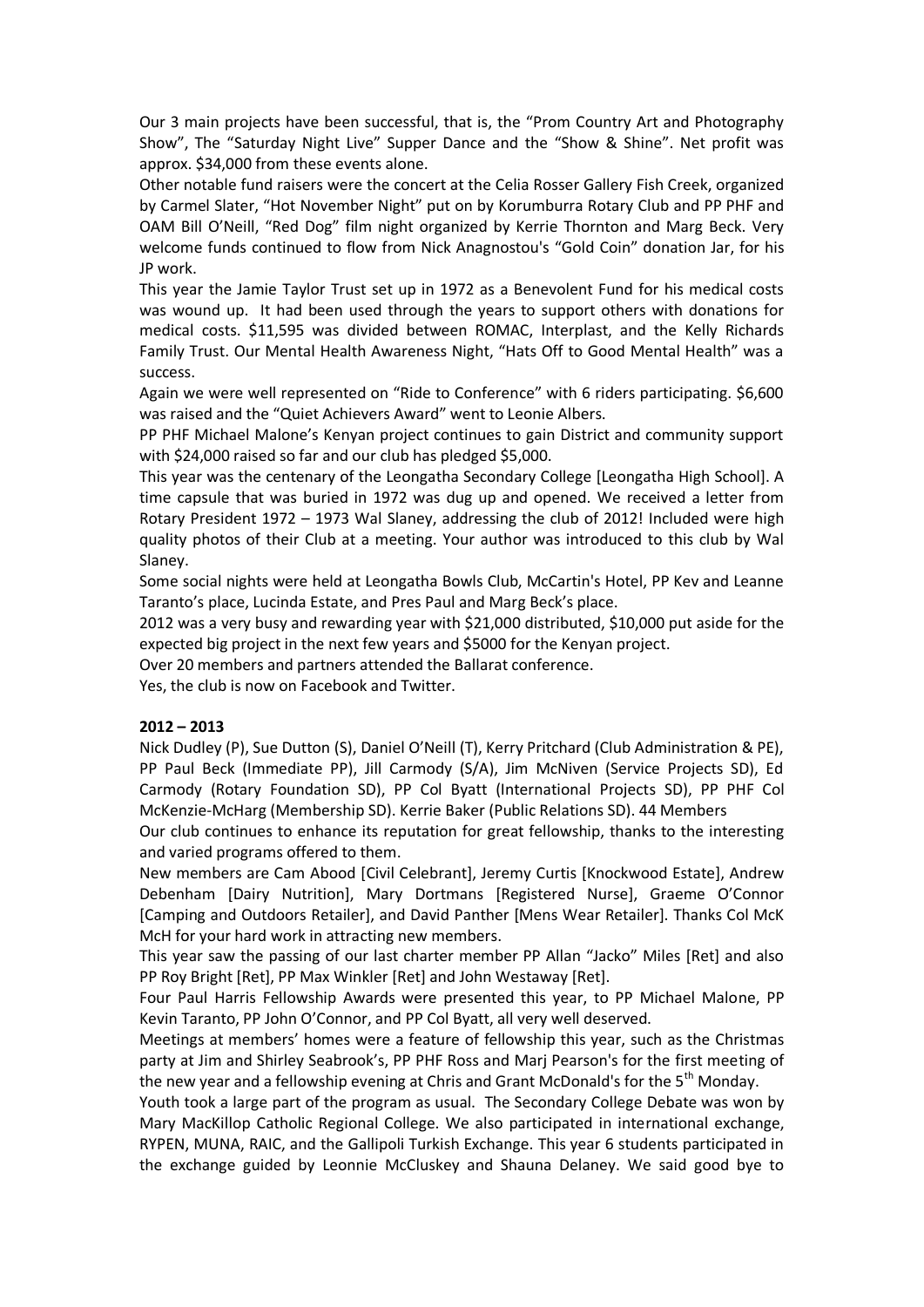exchange student Leonie Albers and welcomed home Libby Panther. Matt Dudley left for Finland and is having an enjoyable year. Our exchange student Annika Ruokolahti from Finland was exemplary and left a great impression with the club.

Over 30 Rotarians and partners attended the Geelong conference thanks to efforts by Kerrie Baker. We had 10 riders on the Ride to Conference including Annika and Marg Waldron. The ride was marred by the death of Cranbourne rider Jarred Dunscomb on the last day. We won the trophy shield for the most competitors and Rtn Kerry Pritchard won the Star Performer's award

The club website and Facebook sites have continued to grow with the club truly entering the digital age.

This year the 3 major fund raisers netted over \$35,000. New events were the Machinery Clearing Sale and a Ride to Conference Auction Night. These raised an extra \$8,500. Total donations for the year were just over \$33,000. We now have \$22,500 put aside for our future, as yet unnamed, major project. A very successful year.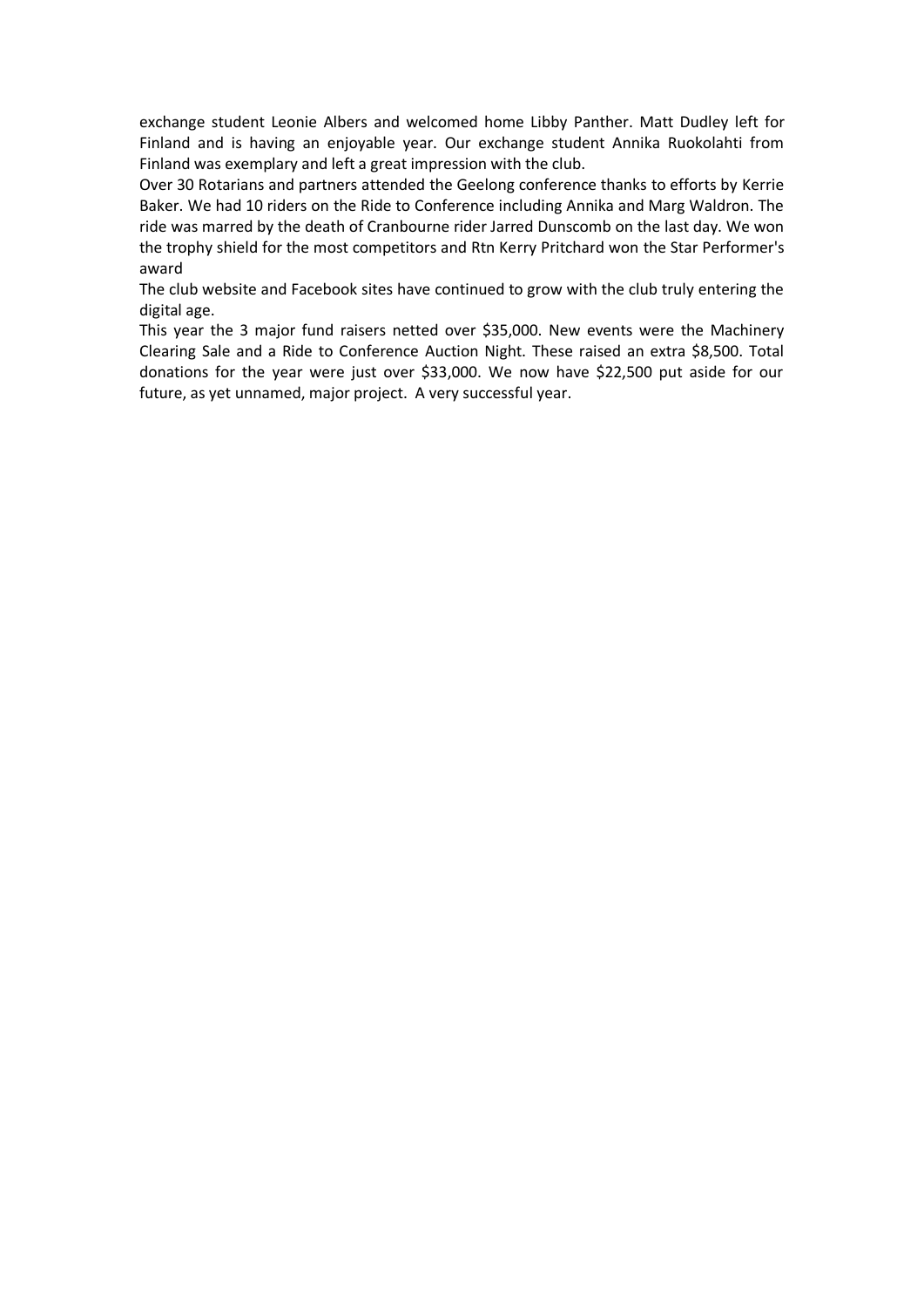#### **2013 – 2014**

Kerry Pritchard (P), Sue Dutton (S), Chris McKenzie (T), Col McKenzie-McHarg (Membership SD), David Panther (Public Relations SD), Gordon Morrison (Club Admin & PE), Jim McNiven (Service SD), Lindsay Moore (Foundation SD), Shirley Seabrook (Vocations SD), Leonnie McCluskey (International SD). 44 Members

Yes, this is the  $60<sup>th</sup>$  year of our service to Leongatha and District, but that is not all, because of Rotary being an International organization, we have also influenced and helped innumerable people, places and projects all over the world. Because we are members of Rotary, we have made a DIFFERENCE in so many ways. We should be proud of this.

The student exchange program alone means that we have friends in all parts of the world. This reminds me of how small the world has become.

This is a true story, friends of mine were in a queue at a West End Theatre [London] some years ago, and the young lady behind them noticed the accents, and introduced herself as Arne Tetri from Finland, telling them she had been an exchange student in Australia and where were they from? Thinking too much detail would be a waste of time, they said Melbourne, where in Melbourne? Was the query, well, south east of Melbourne actually, was the reply, where exactly? was the query again, finally they said Leongatha, she said great , I was on exchange at Korumburra , say G'day to Pam and Garry Gardner for me, when you get back !. As I said it is a small world and getting smaller thanks to electronics / internet / Face book and Twitter.

On a sad note, this year will also be known as the time we lost some members of the Rotary family. The club was shocked by the sudden passing of PP PHF Ross Pearson, a long serving member, and pillar of the club. Our sympathy is extended to Marj, Tim, Angela and their families. Also, due to a horrific car accident, PP Alan Moore [ret] and his wife Elsie were both killed. Again the club extends our sympathy to Shane, Brett, Linda, and their families.

On a lighter note, the year kicked off with a great "Christmas in July" at the Carmody hacienda, maintaining the fellowship we are renowned for.

By the time you read this, we will have completed another Prom Arts Show, and be fully into organizing the Show & Shine.

Yes, things are always happening, hopefully for another 60 years at least. Yours in Rotary

 *Notes compiled by Past President Garry Gardner*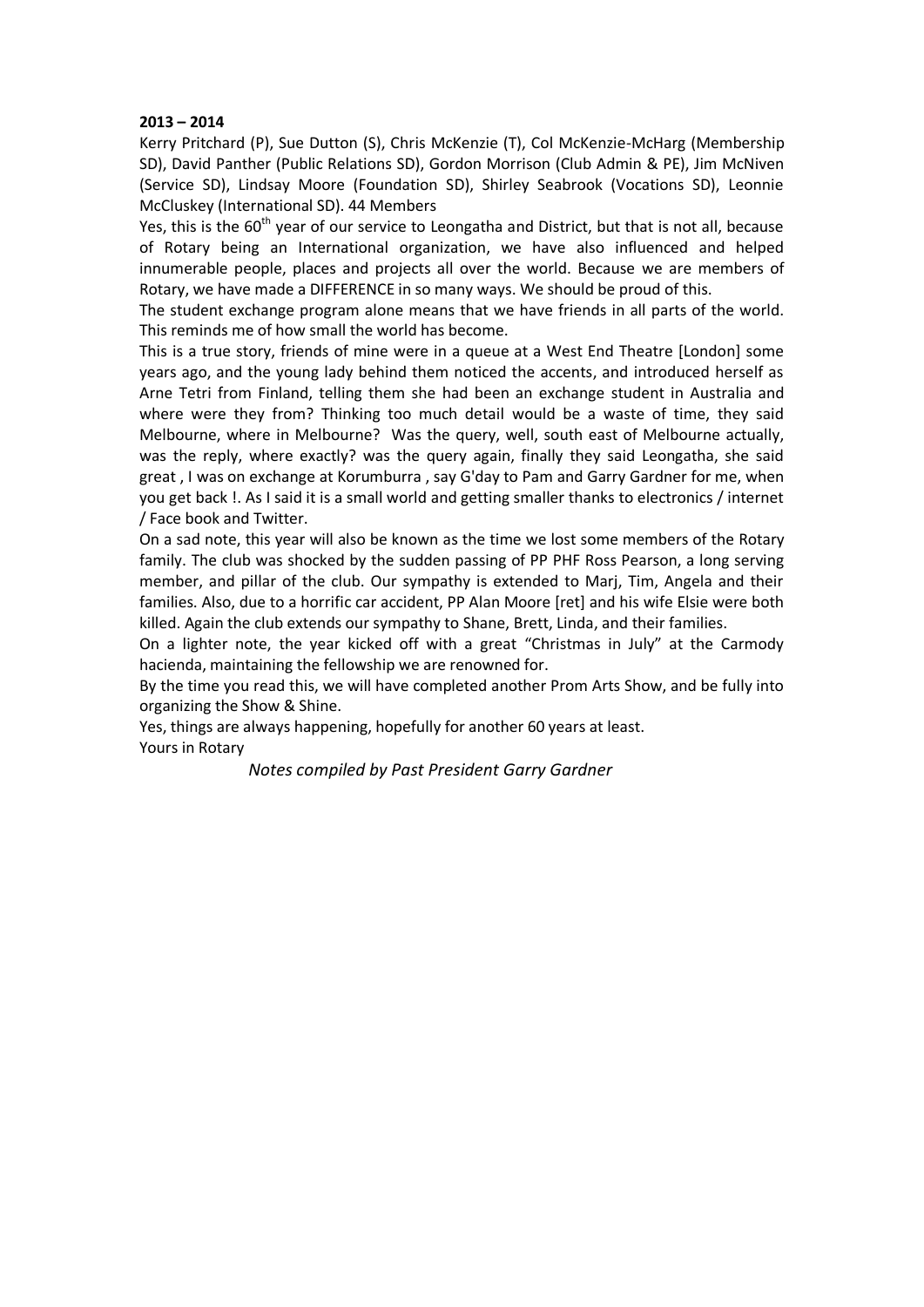### PAST AND PRESENT MEMBERS

(As at  $1^{\text{st}}$  November, 2013)

ALEXANDER, June GOLDSWORTHY, Len OLIVE, Charley ALFORD, Ray #GRAINGER, Bruce OLIVER, Michael ANAGOUSTOU, Nick GREEN, Les GREEN, Les CLLE, Graham ALLEN, Harry GUNK John #O'NEIL, Danny ALLISON, Russell **GWYNNE, Garth** Charth Communist Communist Communist Communist Communist Communist Communist Communist Communist Communist Communist Communist Communist Communist Communist Communist Communist Communist Co AMIET, Len **Example 2018** HALL, Mal **CONTENT AMIET, Len** ORMANDY, George ARNOLD, Albert **HANDLEY, Colin HANDLEY, Colin #PANTHER, David** ATKINSON, Anthony **HARDING, Roy Fig. 2018** #PATERSON, Barry BAILEY, Frank **HARRISON, David** PEARCE, Harry BAINBRIDGE, William **HEAD, William HEAD, William** PEARSON, Ross #BAKER, Kerrie HEMMING, Victor PEGLER, Richard BALL, Dennis **Example 20 THEWETT, Greg PERRETT, Russell** PERRETT, Russell BAMFORD, Cliff **HIGGINS, Pat PESCARINI, Luke** BARTLETT, Alan **Martia According to Hill**, Peter Poland Polato, Harry #BARROW, Helen HITCHCOCK, Gordon POPE, Norman BARTRAM, Gary **HOGAN, Kevin** POTTER, Hubert BATES, Harry **HOGAN, Richard POWNEY, Lindsay** HOGAN, Richard BAUM, Graham **HOLLOWAY, Brian** PRIDGEON, John BEASLEY, Gordon **HOLTSCHKE, Walter HOLTSCHKE, Walter #PRITCHARD, Kerry** BEATTY, John **HOWARD, Kevin** HOWARD, Kevin RICHARDSON, Thomas #BECK, Paul HUGHES, Kaz RISELEY, Phil BENNETT, Alex **Example 20 Football** HURLEY, John RISELEY, Meg BENNETT, George **HYDE, Alan** HYDE, Alan ROBERTS, Donald BENTLEY, Arthur **IRELAND, Ken IRELAND, Ken ISBENTS, Harold** BERGMAN, Sten The JACKSON, Peter The ROBINSON, Clive BERRYMAN, George JENKINS, Neil ROSE, George BIGGS, Albert **Galactic Control CONTEX STEET SERVICES** BIGGS, Albert Albert Albert Albert Albert Albert Albert Albert Albert Albert Albert Albert Albert Albert Albert Albert Albert Albert Albert Albert Albert Albert Albert BLAKE, Charles **Glaube Communist Communist Communist Communist Communist Communist Communist Communist Communist Communist Communist Communist Communist Communist Communist Communist Communist Communist Communist Communist** BONE, Michael #JOHN, David RYAN, Dennis BOREHAM, Fred **Same Communist Communist Communist Communist Communist Communist Communist Communist Communist Communist Communist Communist Communist Communist Communist Communist Communist Communist Communist Communist Co** #BOTTE, Phil JOHNSON, Reg SANDERSON, Mal BRIGHT, Roy **SCRIMSHAW, Martyn** JOHNSON, William SCRIMSHAW, Martyn #BRUCE, Don **Accord 10 SEABROOK, Shirley** JONES, Peter **Accord 2018** 2019 45EABROOK, Shirley #BYATT, Colin JOYCE, John SHARP, Les BYRNE, Allan Same Shares (States States SHARP, William SHARP, William Shares SHARP, William Shares Shares Shares Shares Shares Shares Shares Shares Shares Shares Shares Shares Shares Shares Shares Shares Shares Shares Shar BULL, Ray **Example 20 Inc. A SHAW, SHAW, Frank** KNIGHT, Vin SHAW, SHAW, Frank CAIN, Des **#LANGSTAFF, Neil** SHEA, William CAIRNS, Henry LARKIN, Frank SLANEY, Wal CARMODY, Ed **CARMOOY, Ed LAURIE, Ken** SLATTERY, Daniel CARMODY, Jill **SMITH, Albert** LAWRY, David SMITH, Albert CARTER, Phil #LEE, Taehee SMITH, Eric CASHIN, Ray #LEGGETT, Harry SMITH, James CASHIN, Geoff **LEKANDER, Torsten** SMITH, Noel

#ABOOD, Cam GLEESON, William O'CALLAGHAN, Des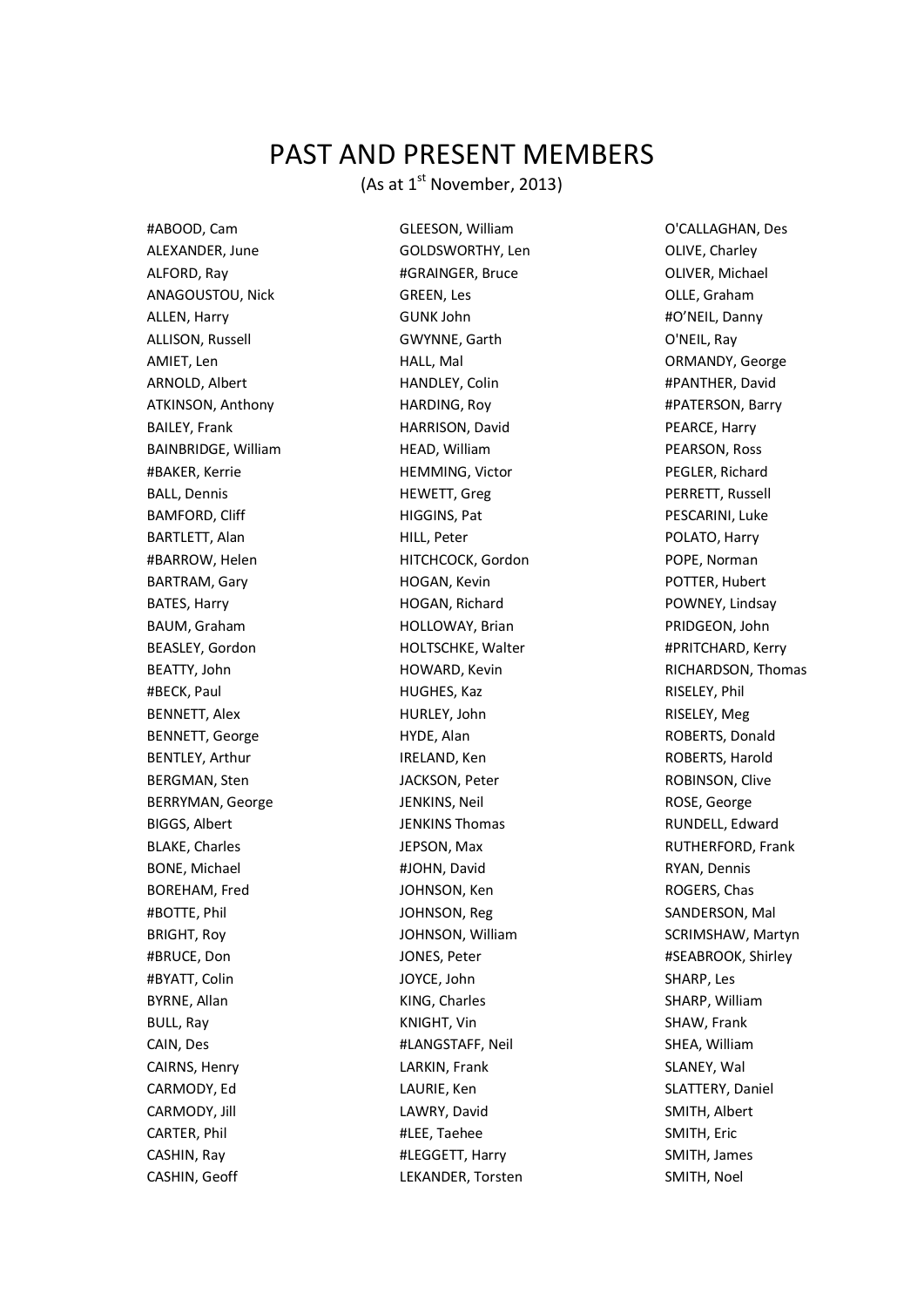GAVIN, John #O'CONNOR, John ZUIDEMA, Koop GIBSON, Edward

CASSELS, John **LESLIE, Robert SPENCER, Norman** CHALLIS, Neil **CHALLIS, Neil** LESTER, Alan STAMMERS, Ern CHAPMAN, Jim **LESTER, Dick** STANLEY, Ron CHIDGEY, Ron LETHBORG, Grant \* STANSFIELD, Fred CLIFTON, Bruce **LOW, Tom** CLIFTON, Bruce **CLIFTON**, Bruce **CLIFTON**, Bruce **CLIFTON**, Bruce **CLIFTON**, Bruce **CLIFTON**, Bruce **CLIFTON**, Bruce **CLIFTON**, Bruce **CLIFTON**, Bruce **CLIFTON**, Bruce **CLIFTON**, Bruce **CLIFTON**, COATES, Pat The Research COATES, Pat The LUNDSTROM, Rex STEPHENSON, Ron COCHRANE, Stan \* LYON, Geoffrey \* STONE, Harold COLYER, Stuart #MACKIE, John STRATTON, Fred COULSON, Allan #MALONE, Michael STUBBS, Stan COULTER, Richard **ALCOULTER, Richard MELLAND, Cliff** #MARRIOTT, Tim SUTHERLAND, Cliff COULTER, Wilson \* MARTIN, George #TARANTO, Kevin COYLE, Jim MATTHIES, Roy TAYLOR, Don CUMMING, Harry **MAXFIELD, Graham** TEMPLETON, Garry CUMMINS, John **MCALPINE, Arch** MCALPINE, Arch THOMAS, Barry #CURTIS, Jeremy #McCLUSKEY, Leonnie THOMPSON, David CUSACK, Bryan McCUBBIN, Alex THOMPSON, Peter #CUSACK, James #McDONALD, Christine #THORNTON, Kerry CUTLER, David **MCDONALD, Kevin** McDONALD, Kevin **\*TILLEY, Frank** DE FEYTERS, Adrian **MCDONALD, Norman 1996 1997 1998 1998 1998 1998 1998 1999 1999 1999 1999 1999 1999 1999 1999 1999 1999 1999 1999 1999 1999 1999 1999 1999 1999 1999 1** DE VRIES, Gerard **MCDONALD, Steven** McDONALD, Steven DEAN, Norman MCFADDEN, Jock VANZUYDEN, Peter DEARRICOTT, Herbert **McKEAN, Gordon** WAN DUREN, John #DEBENHAM, Andrew #McKENZIE-McHARG, Colin WASHFOLD, Graham #DELANEY, Michael #McNIVEN, Jim WATCHORN, Terry DENSLEY, Brien MEIERS, Allan MEIERS, Allan MEIERS, Allan MEIERS, Allan MEIERS, Allan MEIERS, Allan MEIERS, Allan DIETRICH, Michael MIDDLEBROOK, Colin \*WATSON, Robert #DORTMANS, Mary MIESER, John WAUGH, Phillip #DUDLEY, Nick MILES, Allan \*WEBB, Ron DUNWOODIE, Neil MILLER, Don WELCH, Donald #DUTTON, Sue MOODY, Ray WELLS, Laurie DYER, John MOORE, Alan WEST, Gordon ECCLES, Robert **#MOORE, Lindsay** WESTAWAY, John EDNEY, Charley #MORRISON, Gordon WESTAWAY, Michael ELDRED, Ross **MORTER, Keith WESTON-ARNOLD, Basil** ELKIN, Kevin **MORTER, Phil WESTRUP, Ron** MORTER, Phil WESTRUP, Ron ENGLAND, Roy MOSS, James WHITE, Eric #EVANS, Graeme MOTTON, Roy #WHITE, Jo EVANS, Reg NAGEL, Brett WHITNEY, John #EVANS, Stuart \*NATHAN,Max WIGHTMAN, Keith FAWCETT, Phil **NELSON, Arthur WILLIAMS, James** NELSON, Arthur WILLIAMS, James FOSTER, Arthur NETTLEBECK, Trevor NETTLEBECK, Trevor WILSON, Bob GANNON, Frank **NICHOLSON, Rod** WINKLER, Max #GARDNER, Garry O'BRIEN, Matt WRIGHT, Glenn #GARNER, Ross #O'CONNOR, Graeme ZEUSCHNER, Gordon